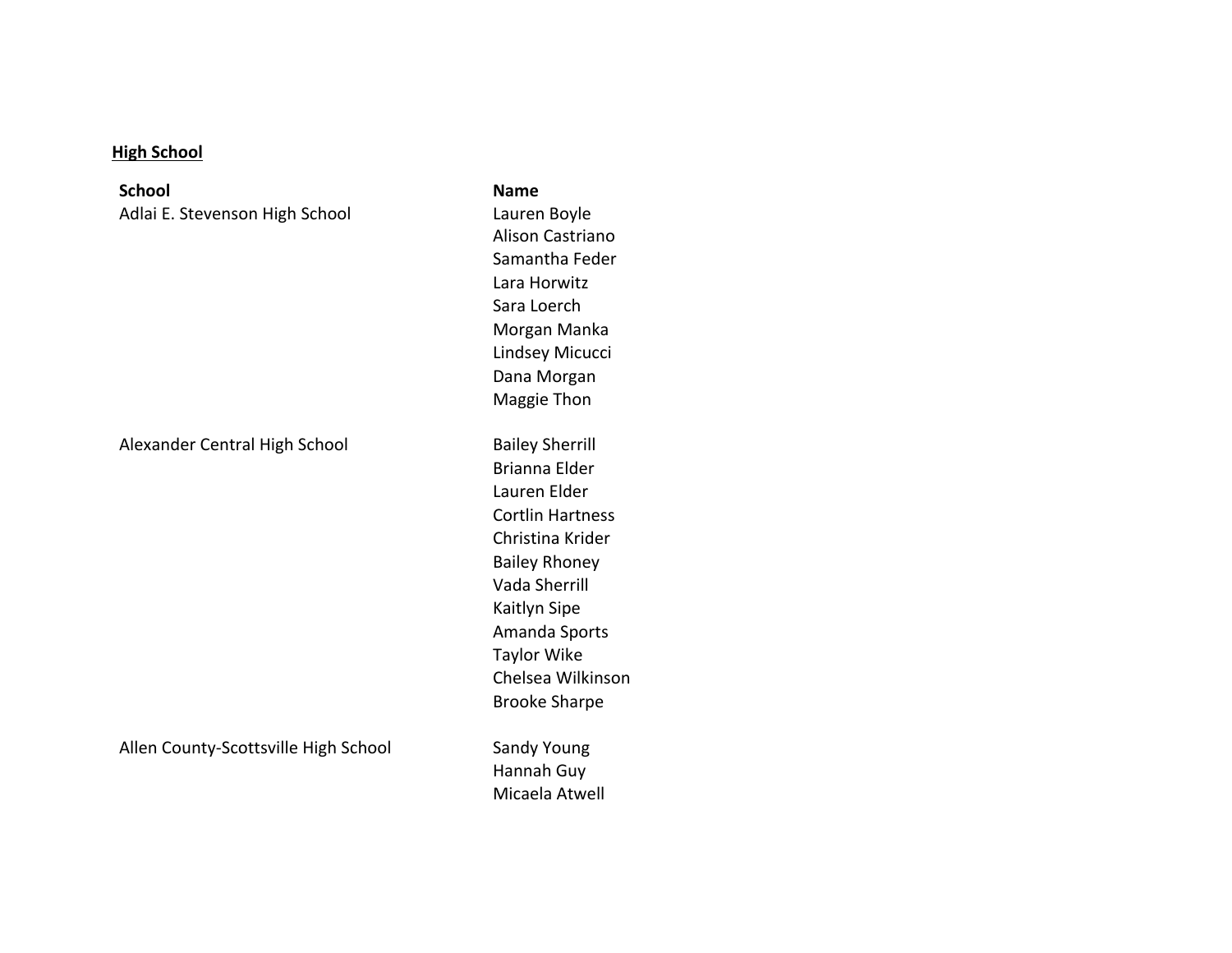|                                 | <b>Brittany Rippy</b><br>Erica Pitchford<br>Catie Taylor<br>Ali Skaggs<br>Jorday Brooks<br>Kirsten Ogles<br>Carly Wheat                         |
|---------------------------------|-------------------------------------------------------------------------------------------------------------------------------------------------|
| Ann Arbor Skyline High School   | <b>Tyler Marone</b><br>Aoi Kanzaki<br><b>Elizabeth Dokas</b><br>Eileen Belden<br><b>Kristina Perkins</b><br>Hannah Steinberg<br>Olivia Horwedel |
| Apponequet Regional High School | Kallie Beaudon<br>Abigail Couto<br><b>Mackenzie Gomes</b><br>Jocelyn Medas<br>Olivia Pink<br>Stephanie Poillucci<br>Alexandra Wright            |
| Austin-McCallum High School     | Erika Elder                                                                                                                                     |
| Barrington High School          | <b>Tess Bolger</b><br>Danielle Di                                                                                                               |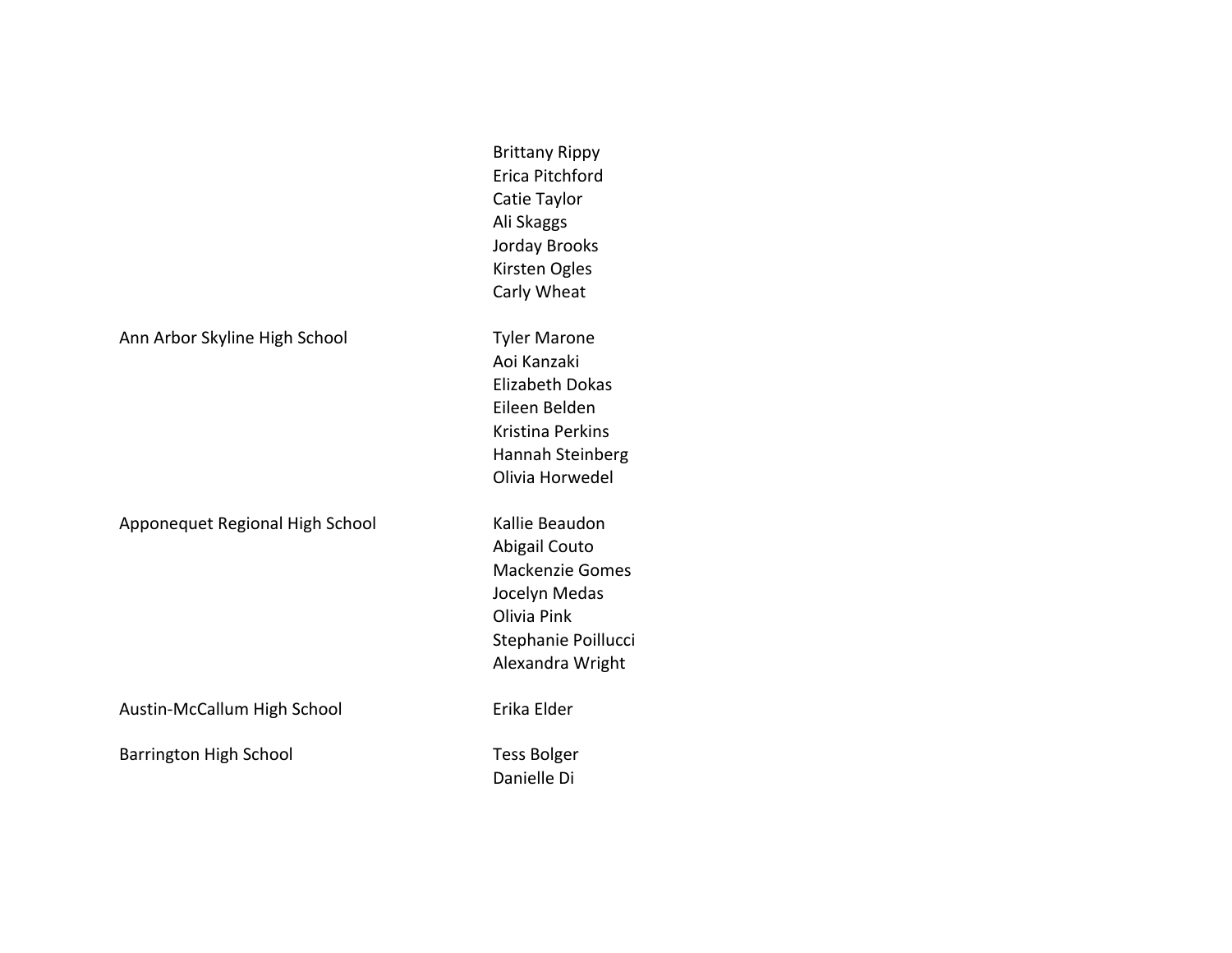Basha High School **Theresa** Asta

Beau Chene High School **McKinley Marks** 

Cassidy Kraimer Loren Krzysko K.D. Madden **Ally McLaughlin** Maggie O'Hara Morgan Olszewski SaVonnah Osmanski Vasi Panos Erin Ward Jordan Wekony

Rachel Brown Hailey Maher Brittany Medina Lauren Rector Kailey Regester Mckenzie Shaver Hailee Siroky Jordan Urness Elaina Wusstig Nicole Matta Kelsey Tidwell

**Kat Dupuis** Tori Martin Katelyn Hukins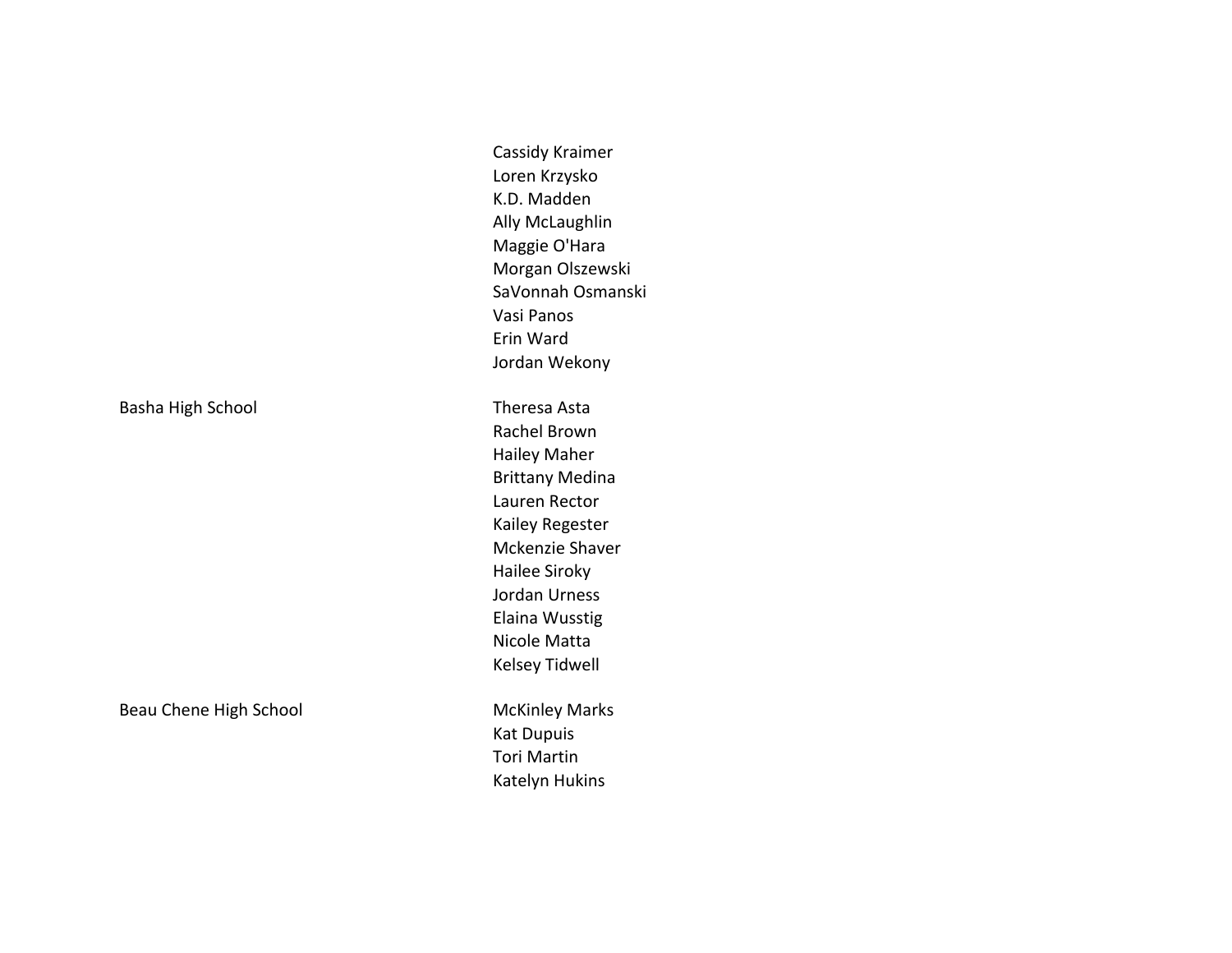# Belvidere High School **Kylee** Bear

Berrien High School **Abbey Trella** 

Bethel Park High School **Molly Welsh** 

Blythewood High School Tori Stewart

Bob Jones (AL) High School **Amy Carden** 

Branson High School **Hadley** Blake

Jessica Cross Amanda Gacioch Kelsey McKnight Brittany Stowers Kalene Abraham

Micaela Sumner

Ansley Gilstrap Katie Chappell Michaela Wickham Lori Owens Bailey Newman Ellen Cordova Jessica Ergle **Blair Murphy** Tanisha Terrell

Angela Jolliffe Annabelle Smith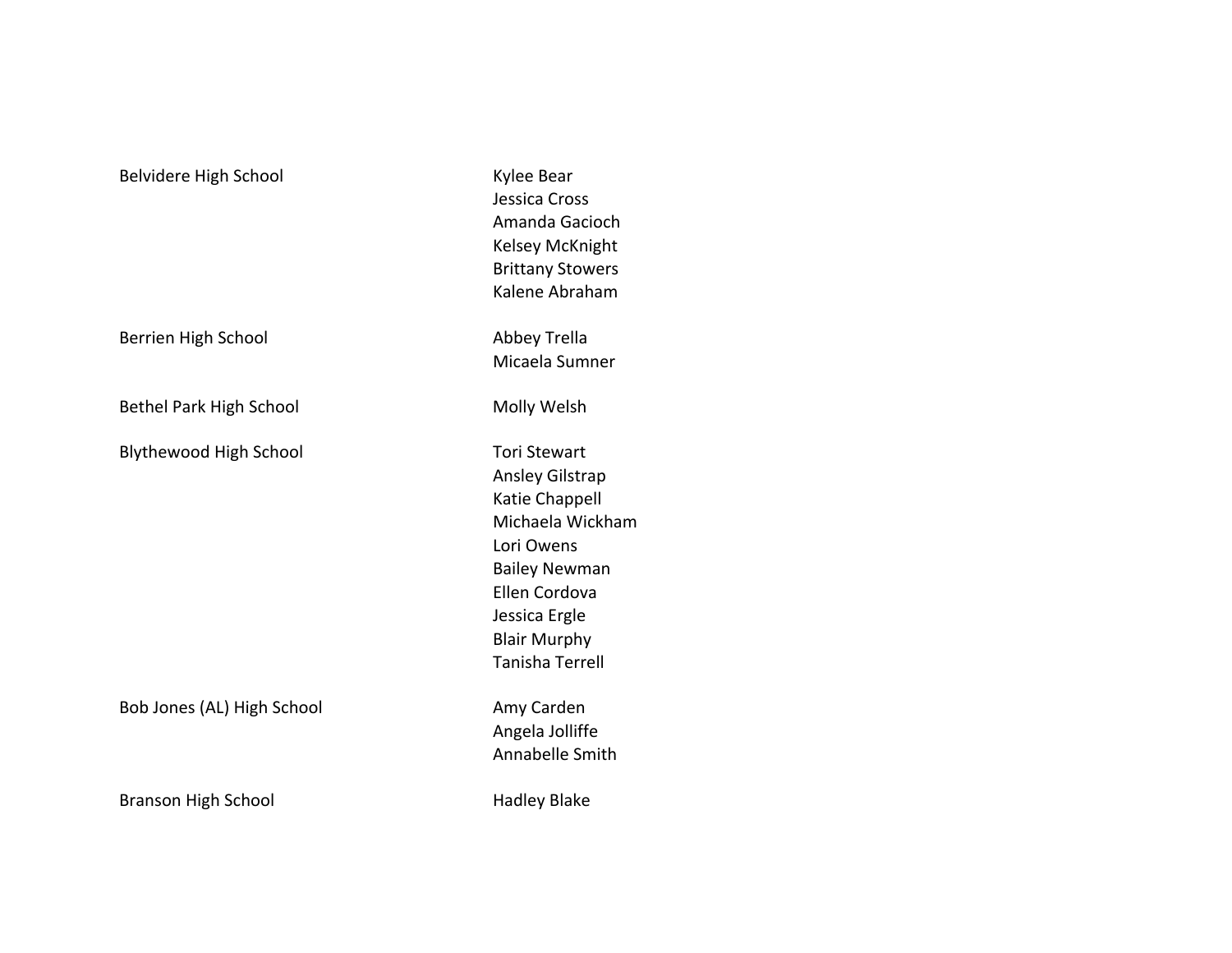|                          | <b>Emily Calovich</b>   |
|--------------------------|-------------------------|
|                          | Amanda Holder           |
|                          | Hannah Johnson          |
|                          | <b>Christine Nevins</b> |
|                          | Molly O'Dell            |
|                          | Kinzee Penner           |
|                          | <b>Cassidy Ulrich</b>   |
| <b>Brookstone School</b> | Jessica Lewis           |
|                          | <b>Ashley Bush</b>      |
|                          | Sydney Weaver           |
|                          | Isabel McCluskey        |
|                          | <b>Taylor Timmons</b>   |
| Byron Nelson High School | Kirstin Edgar           |
|                          | Sierrah Martinez        |
|                          | Ashley Dumoulin         |
|                          | Danielle West           |
|                          | <b>Emily Wood</b>       |
|                          | <b>Haley Gray</b>       |
| Cajon High School        | <b>Natalie Alas</b>     |
|                          | Brianna Cassidy         |
|                          | Kalen Gopperton         |
|                          | Ashley Leffingwell      |
|                          | Monica Maddox           |
|                          | <b>Alicia Morris</b>    |
|                          | Taryn Rahier            |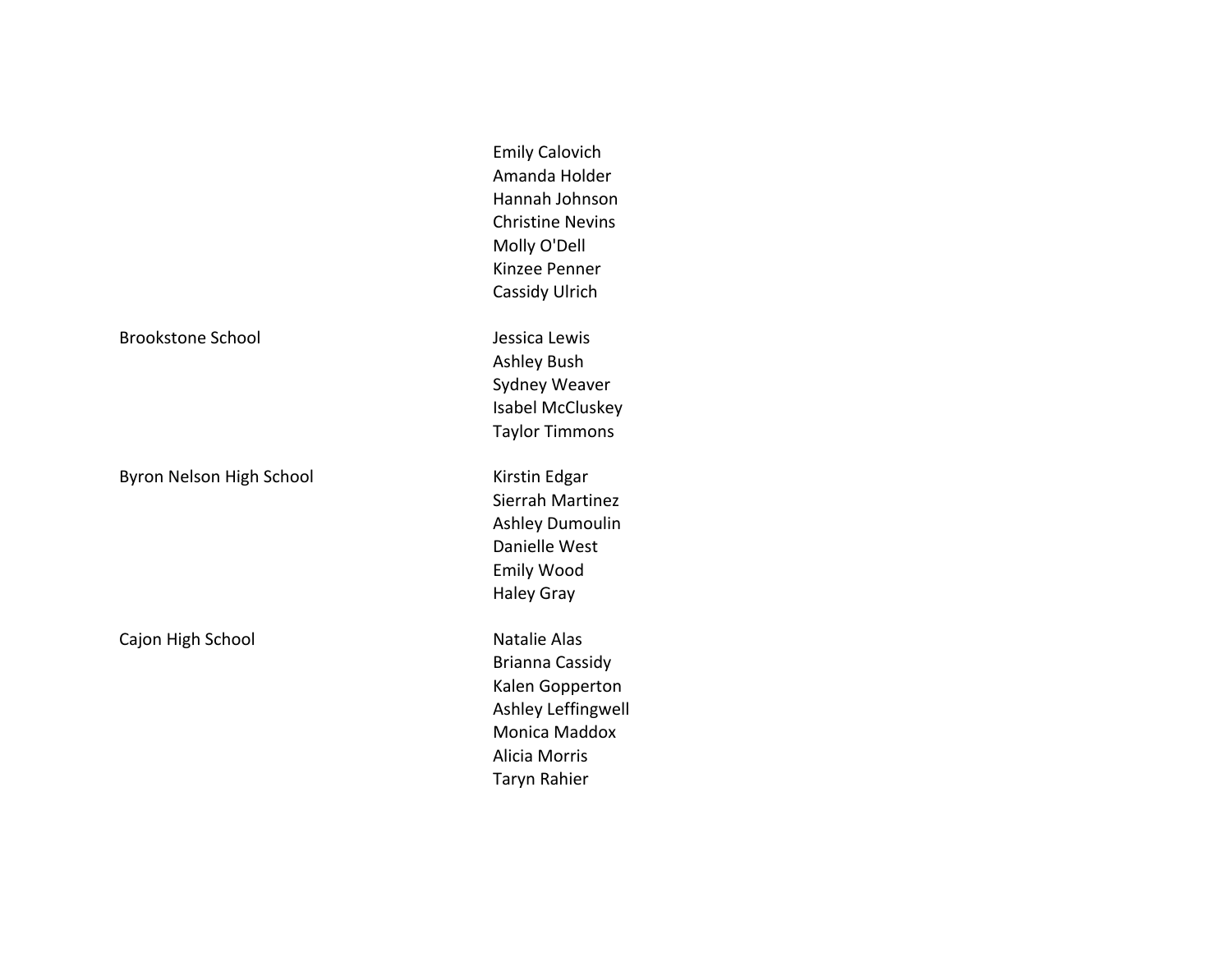Calvary Christian Academy **Acker Calvary Caldwell** 

Cambridge Christian School Katie Hawley

Lindsey Woods Chrissy Bode Veronica Hubbard Keaton Groves Katia Cardona Sarah Longhta Katie Eldridge Kelsey Hawley Lexie Fisher Caitlin Carr Natalie Fernandez **Taylor Gulnick** Spenser Tonarelli Tara Gibson Alea White Jazmin Williams Cedarburg High School Catitlin Reisinger Erika Proehl

Lori Houdek Emily Christon Maren Harris Mary Rodberg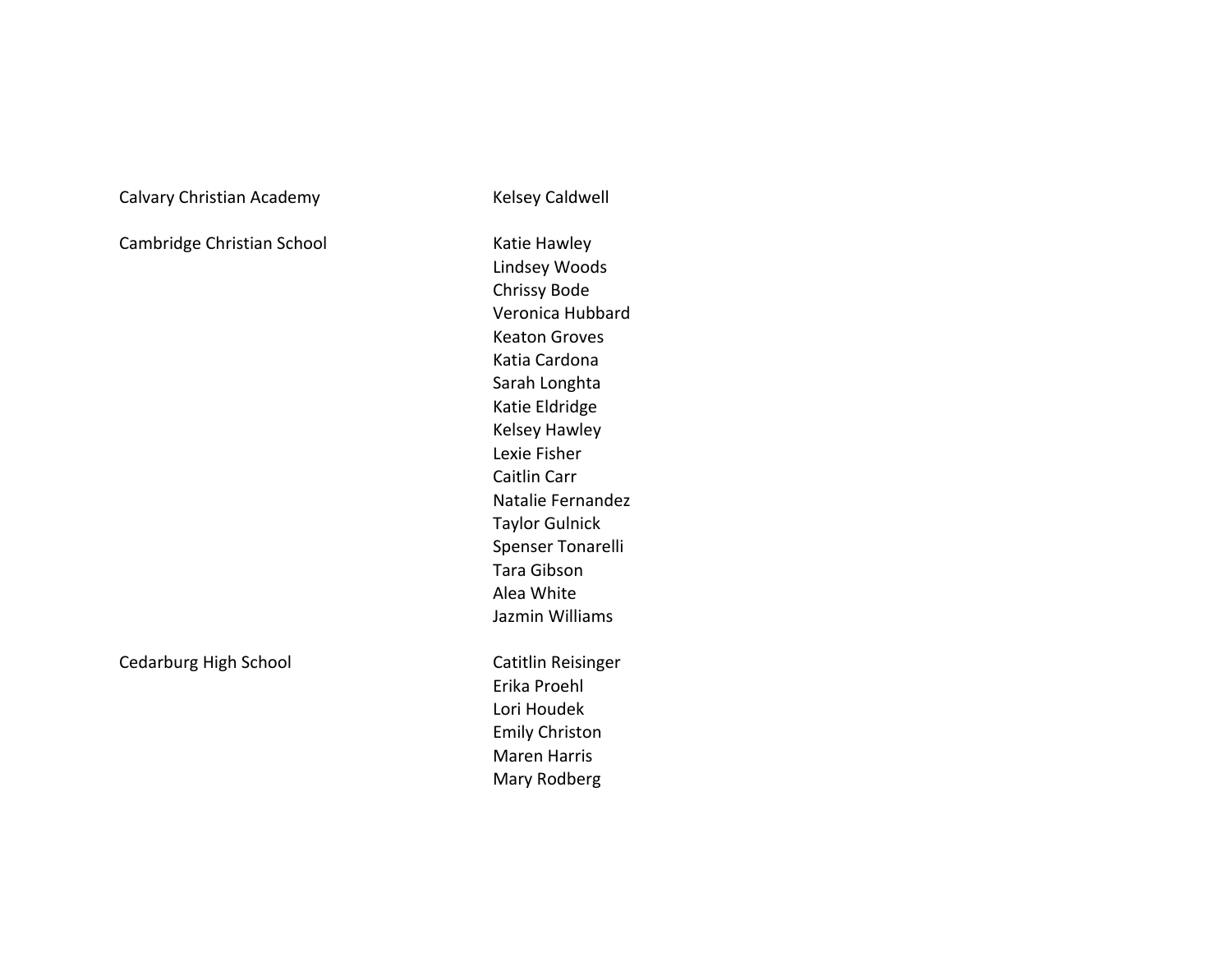Chamberlain High School **Andrea** Aaron

Cheatham County Central High School Courtney Saunders

Chequamegon High School Mary Gehrman

Savannah Kenny Sarah Bromley Callie Krentz Katy Jackson

Jenna Brownell Jennie Cook Rachell Dwyer Lindsey Hagberg Lauren Holbrook Ellen Scott Kelly Smith

Paige Potts Jessica Jennings Kaycee Hurd Jordan Baucom Samantha Childress

Latasha Schloer Erica Withey Brianna Mader Kristen Pechacek Makayla Casey Morgan Hilgart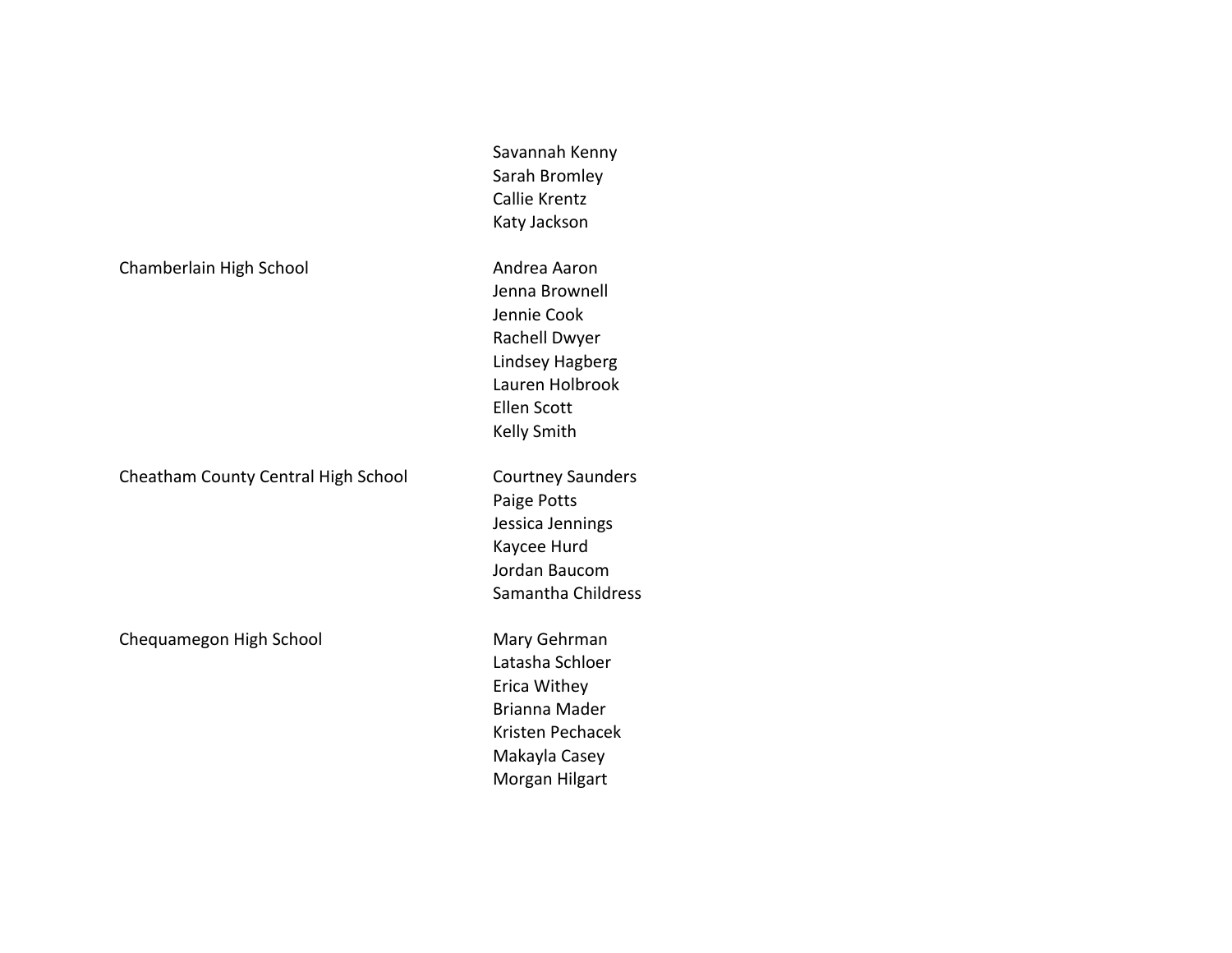| Chesterton High School |
|------------------------|
|------------------------|

Climax-Scotts High School Shelby Rapacz

Megan Mader Sydney Cooley Amanda Dujmovich Sierra LaFreniere Megan Matheny **Mallory McKee** Sarah Richards Lindsey Campbell Abigail Canright Paige Fossey Emily Hamady Rebecca Rizer Olivia Smith Clarkston High School Candace Kitchen Madeline Maday Mikayla Blaska

Michelle Lobermeier Danielle Masterson

Rachel Vieira Megan Hastings Rachel Pytel

Chloe Preston Tiffanie Richardson Annalisa Lodes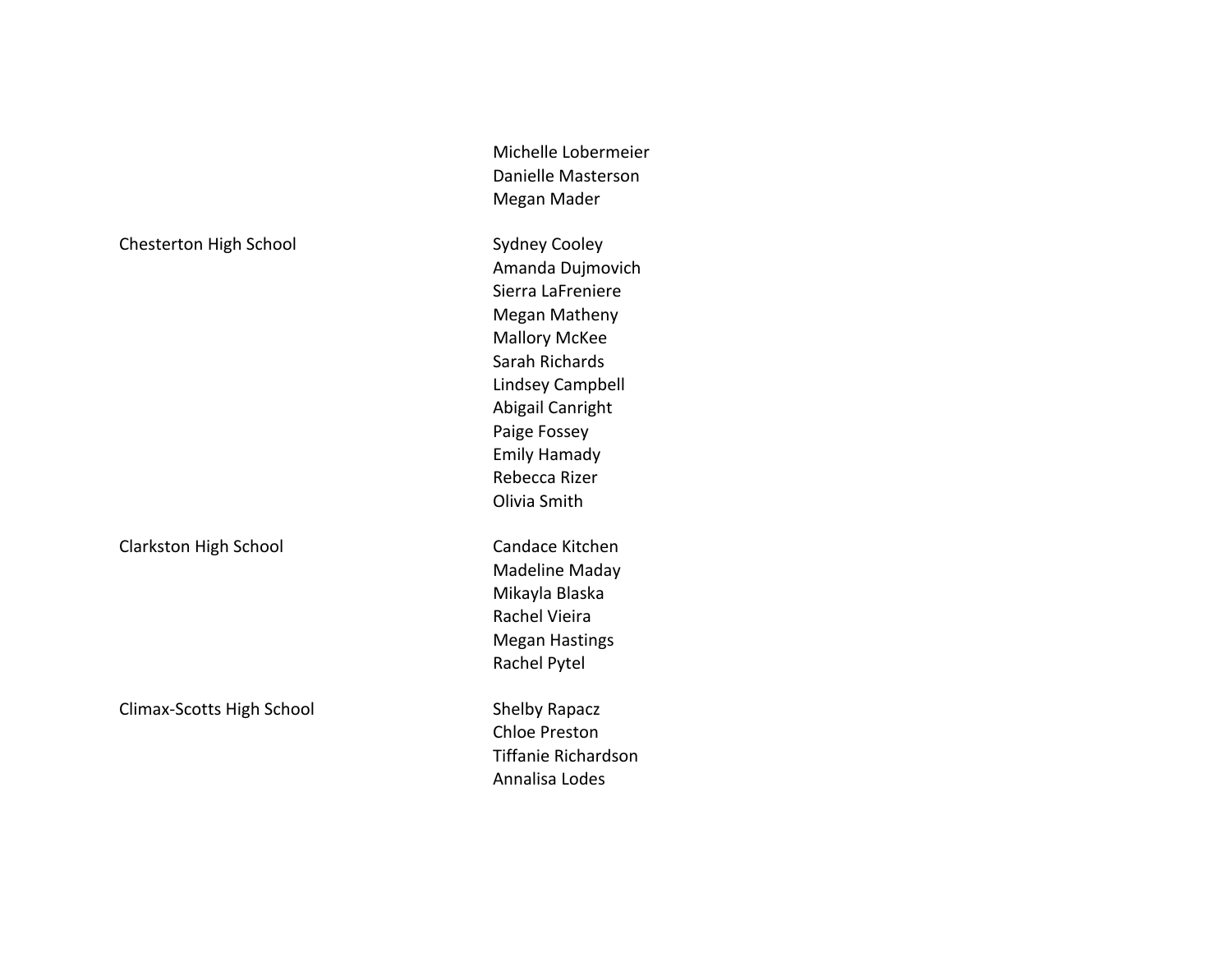| Coalfield High School   | Hannah Melhorn<br>Morgan Meredith<br>Montana Plfug                                                                                                                                                     |
|-------------------------|--------------------------------------------------------------------------------------------------------------------------------------------------------------------------------------------------------|
| Cooper City High School | <b>Shannon Allen</b>                                                                                                                                                                                   |
| Deer Park High School   | Rebecca Rodriguez<br>Lindsey Warburton<br>Jennifer Rincon<br><b>Caitlin Plocheck</b><br>Rhonda Jarvis<br>Shelby Garnhum<br>Kennedi Dillow<br>Kristen Davenport<br>Devann Hebert                        |
| Deerfield High School   | Megan Buranosky<br>Nicki Chamberlain-Simon<br>Rachel Feldman<br>Sami Horwitz<br>Emelia Karkazis<br>Amanda Marks<br>Dana Mercola<br>Hannah Odzer<br>Alyssa Robin<br><b>Emily Shanker</b><br>Sarah Spiro |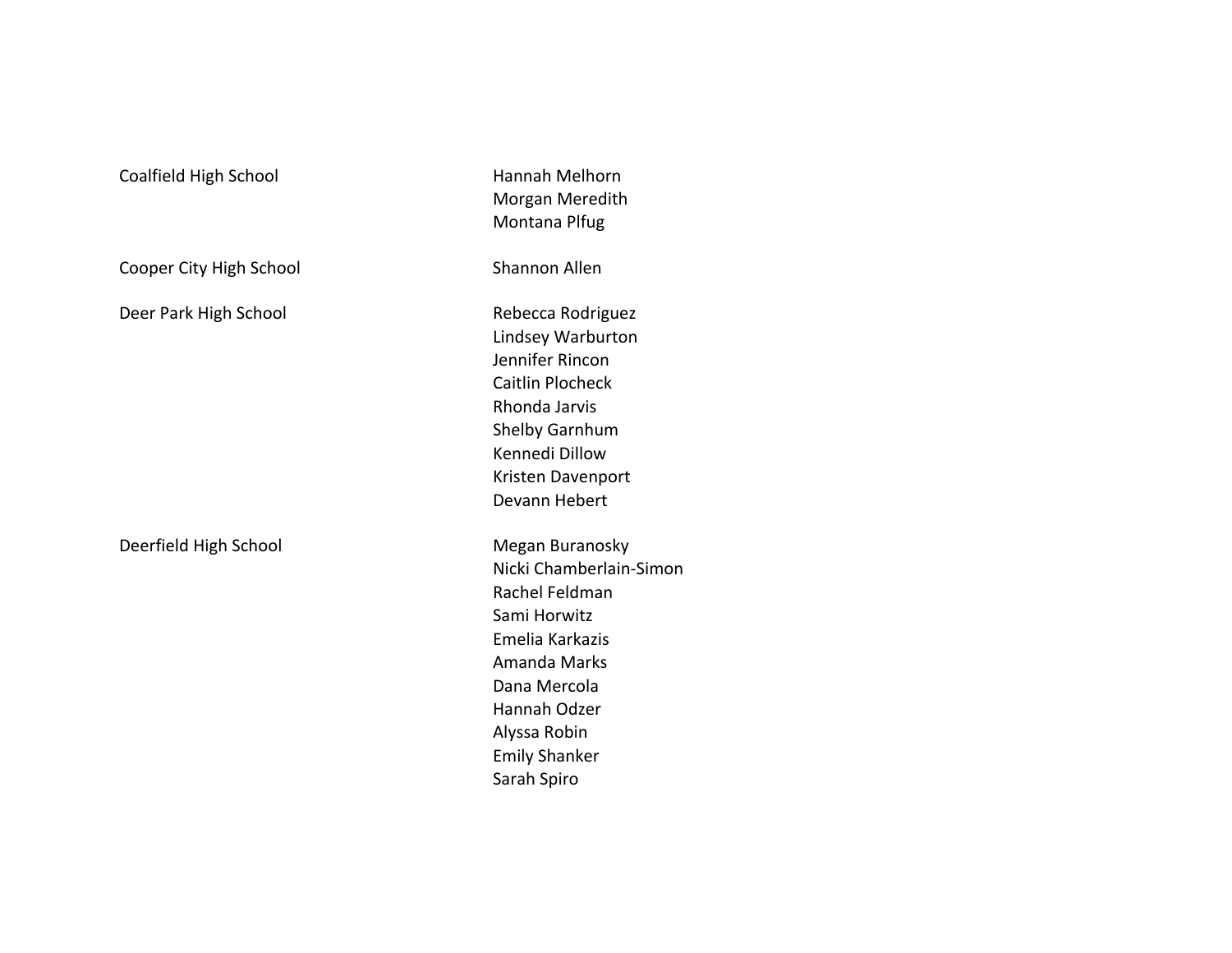## Easton Area High School **Emily Ann**

Elysian Fields High School **Ashley Quintana** 

Enid High School **Claire Andrews** 

Sydnee Theadford Hayley Weller Brooke Limeberry Chelsea Quinn Eliza Sykes Taylor Barna Kelsey Webb Kylee Parker Jane Harris Cheyenne Morvan **Bailee Fry** Kaylee Prather Devin Gonzalez Montanna Methvin Marisa Griffin Demori Gonzalez Melody Chmiel Kaycee Bailey Mackenzie Robinson

Haven Bay Brooke Benge **Taylor Douglass**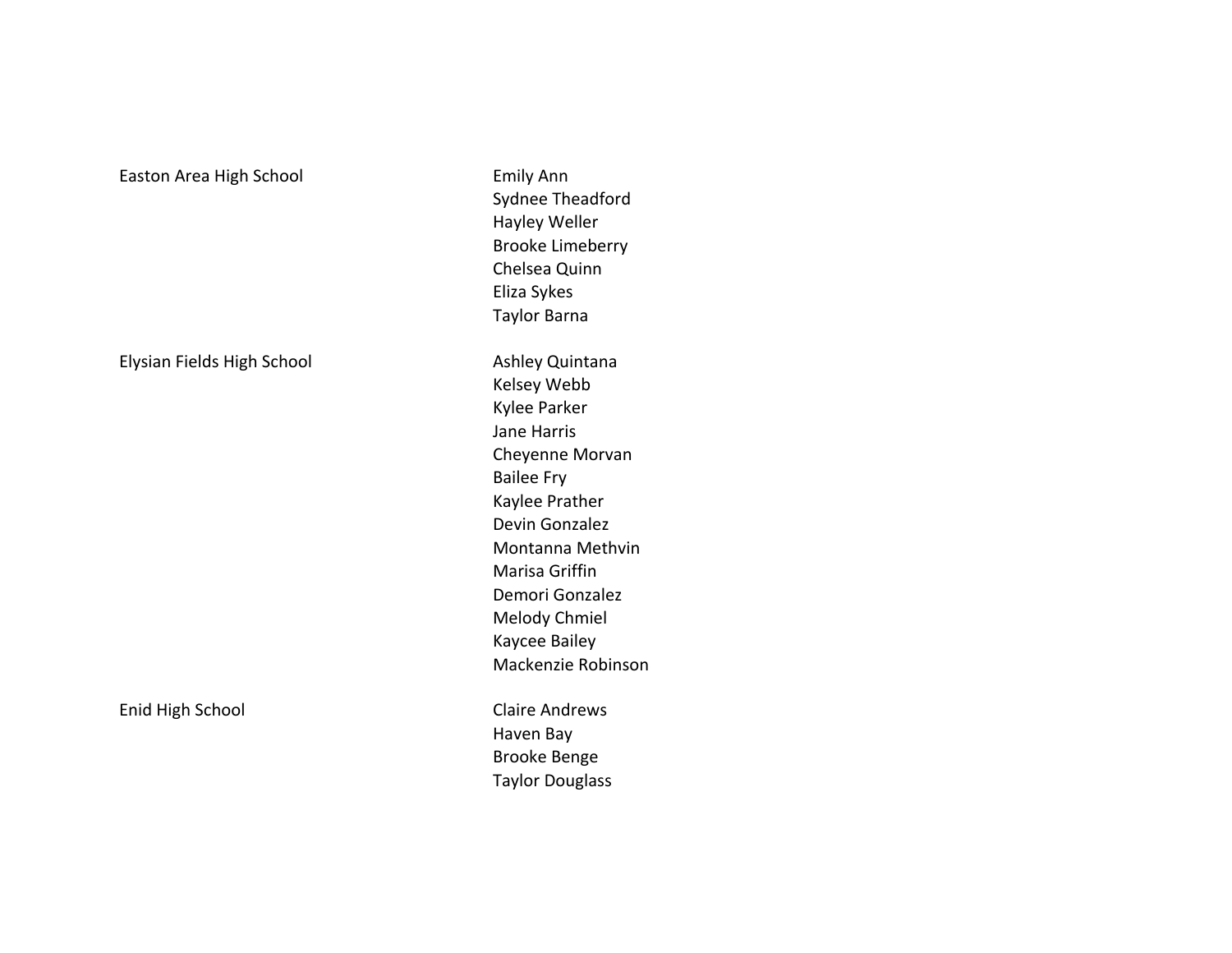Episcopal High School **Lucy Catlett** 

Essex High School **Savannah** Wood

Lacey Hudson Courtney Chelf Abby Lee Brooke Siler Shannon Mueller Shelley Mueller KateLynn Bennett Kaitlin Bell Olivia Andrews Makayla Herbst

Eleni Hadjis Ivy Houde Yeji Kim Savannah Lambert Marilyn Onukwugha Amy Ren Jennifer Simpson Mary Helen Tarbutton Marie Thomas Summer Thomas Eunice Lee

Victoria Boone Kaitlin Saunders Kallie Carson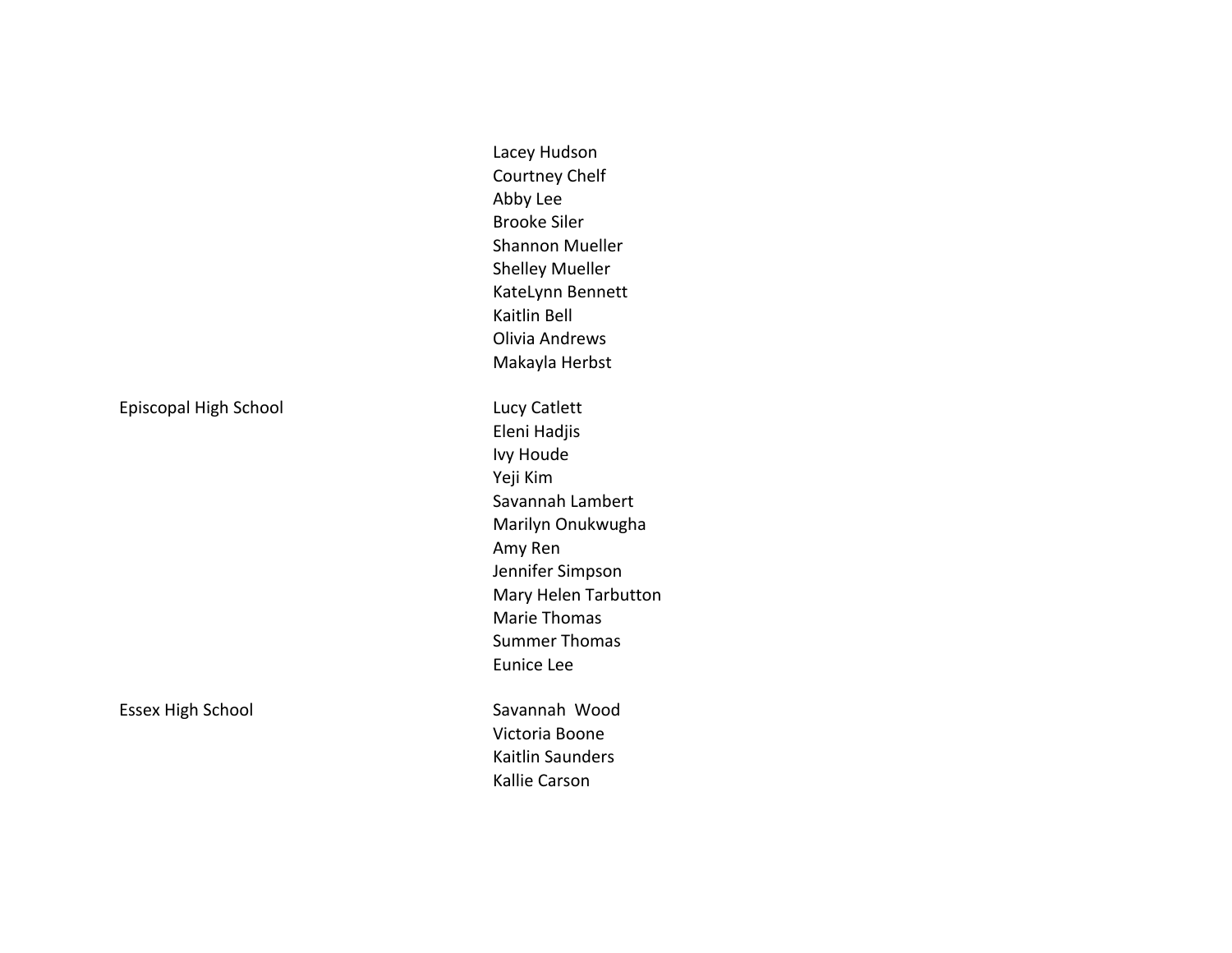|                                      | <b>Katie Parr</b><br><b>Becky Jones</b><br><b>Hannah Rennolds</b><br>Alexis Taylor<br><b>Brittany Jordan</b>                                                                                                    |
|--------------------------------------|-----------------------------------------------------------------------------------------------------------------------------------------------------------------------------------------------------------------|
| <b>Evangel Christian Academy</b>     | Carolina Sanchez<br><b>Whitney Usie</b><br><b>Blaire Buckman</b><br>Kayla Calhoun<br><b>Bailee Pipes</b>                                                                                                        |
| Fall Creek High School               | Marissa Mayer<br>Sarah Andres<br>Alexis Brown<br>Brenda Schmid<br>Abby Williamson<br>Karlie Ganzer<br><b>Emily Anderson</b><br><b>Hailey Strasburg</b><br>Rylie Cornelissen<br>Apryl Jordan<br>Samantha Hagberg |
| Florence-Carlton High School         | <b>Holly Hale</b>                                                                                                                                                                                               |
| Fort Worth Christian High School     | Michaela Henderson                                                                                                                                                                                              |
| Fox Valley Lutheran High School (WI) | Abby Radue                                                                                                                                                                                                      |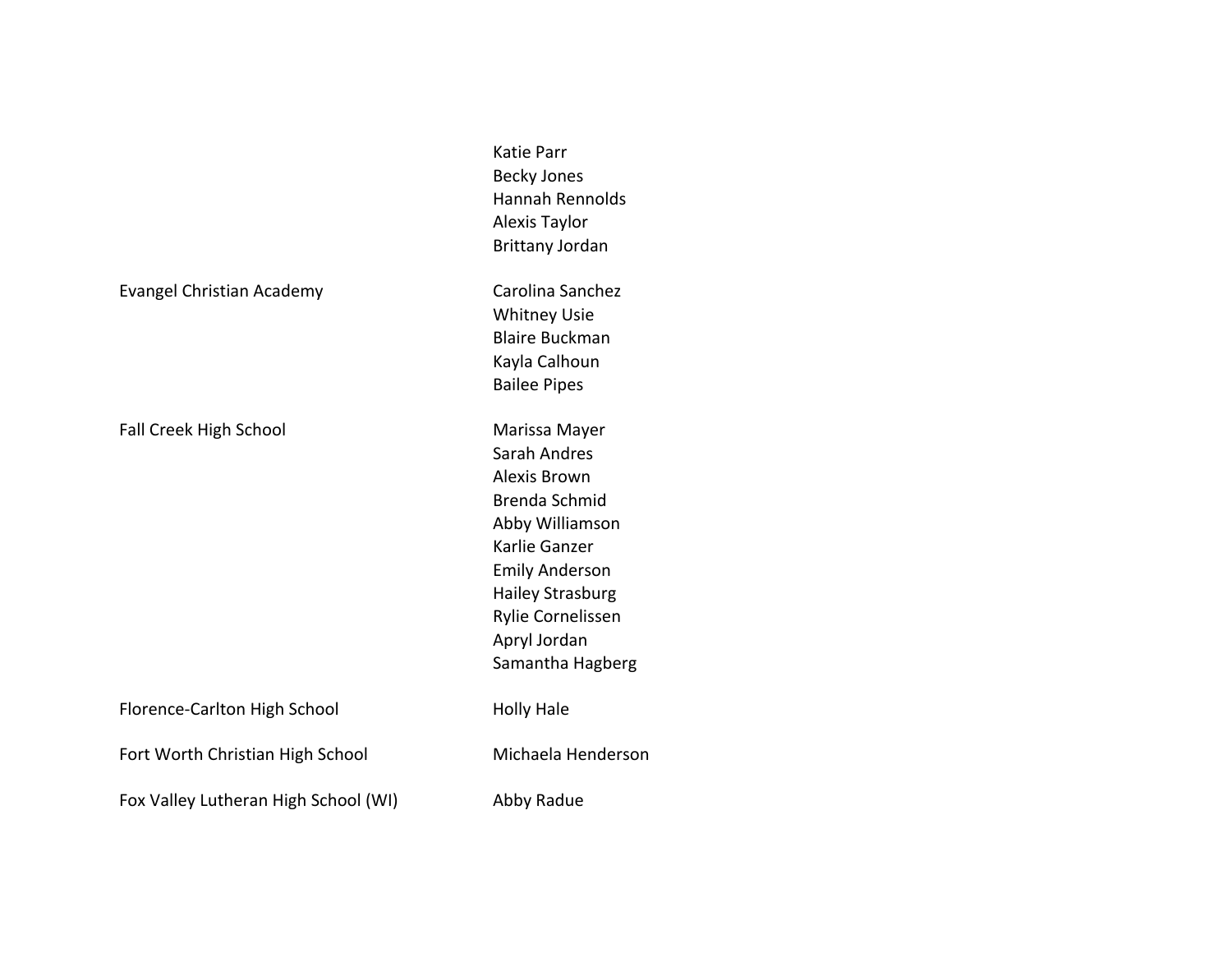|                                      | Kady Zamzow<br>Kaitlin Borree<br>Abbey Van Heuklon<br><b>Emalie Thern</b><br>Jaci Eiting<br><b>Katie Doell</b><br><b>Lindsey Gunderson</b><br>Kaitlyn Schuelke<br><b>Tayler Thern</b> |
|--------------------------------------|---------------------------------------------------------------------------------------------------------------------------------------------------------------------------------------|
| <b>Francis Parker School</b>         | Jackie Buechler                                                                                                                                                                       |
| Frankfort High School                | Kaytee Gokey<br>Marissa Fisher                                                                                                                                                        |
| Godwin Heights High School/Tri-Unity | Ann Smit                                                                                                                                                                              |
| Golden Gate High School              | Marinna Shadley<br>Rosa Valdez<br>Amber Rodriguez<br>Melissa Dwyer<br><b>Derian Hall</b><br>Nicole Dwyer<br><b>Bailey Gogia</b>                                                       |
| Greeneville High School              | Sarah Luttrell<br>Lily Ginder<br>Jordan Fortel<br><b>Alexis Tobie</b>                                                                                                                 |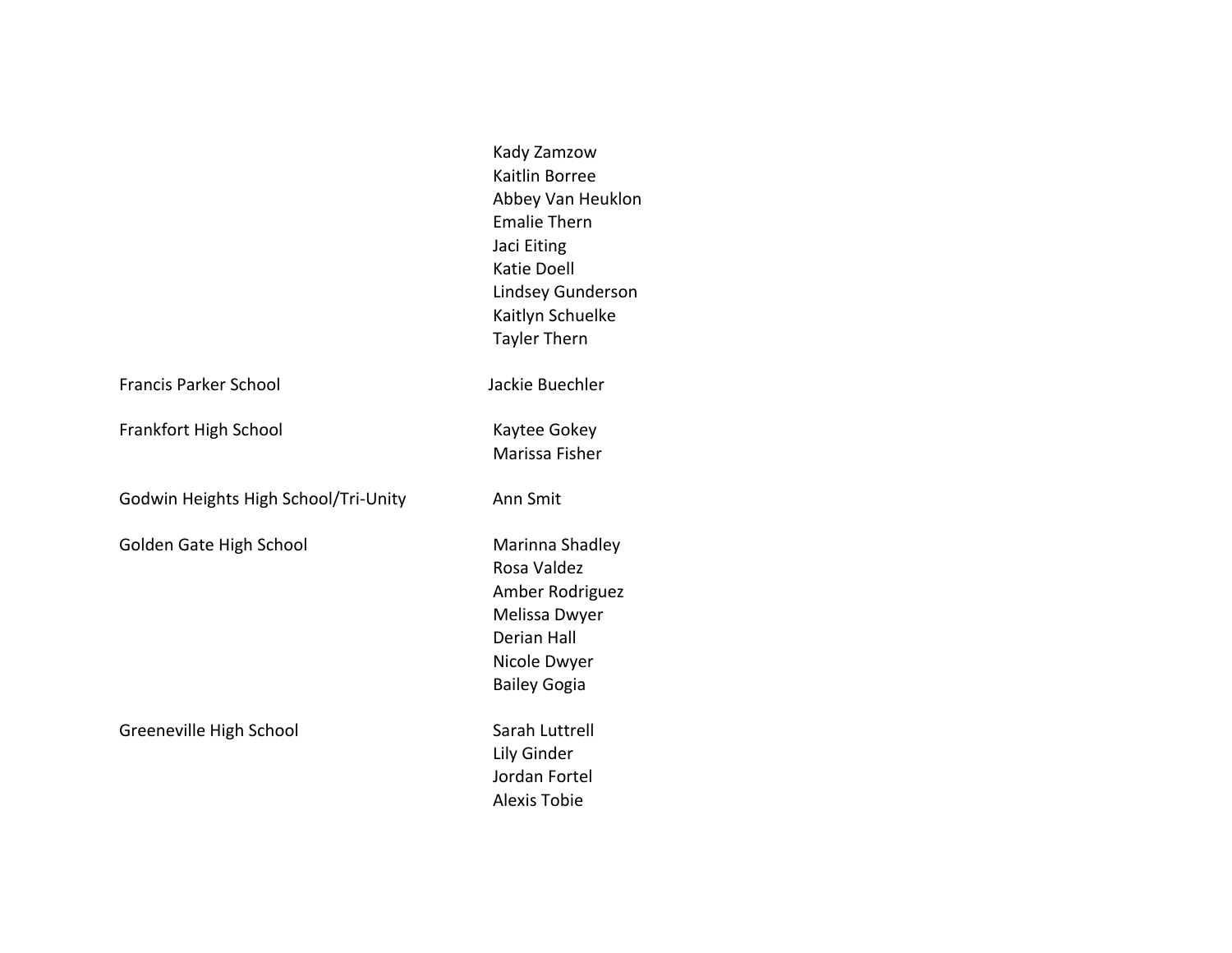| Greenville High School (OH)         | Erin Albright<br><b>Rachel Class</b><br><b>Emily Beanbloss</b><br>Karlee Lennen<br>Jordan Harter<br>Alysaa Baumgaro                                                        |
|-------------------------------------|----------------------------------------------------------------------------------------------------------------------------------------------------------------------------|
| H.B. Woodlawn                       | <b>Grace Evans</b>                                                                                                                                                         |
| Harold L. Richards High School (IL) | Nicole Ellement<br>Kaitlyn Fetchko<br>Hannah Jenkins<br>Sara Tobin<br>Taylor Adelman<br>Brianna LeBeau<br><b>Abby Gentile</b>                                              |
| Hazleton Area High School           | Nicole Gasser<br><b>Elizabeth Gordin</b><br>Catherine LaBuz<br>Carly Rossi<br>Shannon Salvate<br>Hailey Kendall<br><b>Justine Rossi</b><br>Jolene Browdy<br>Amanda Gordine |

Hope Ottinger

ossom ardner

dineer  $UZ$ aterra Jolene Browdy lineer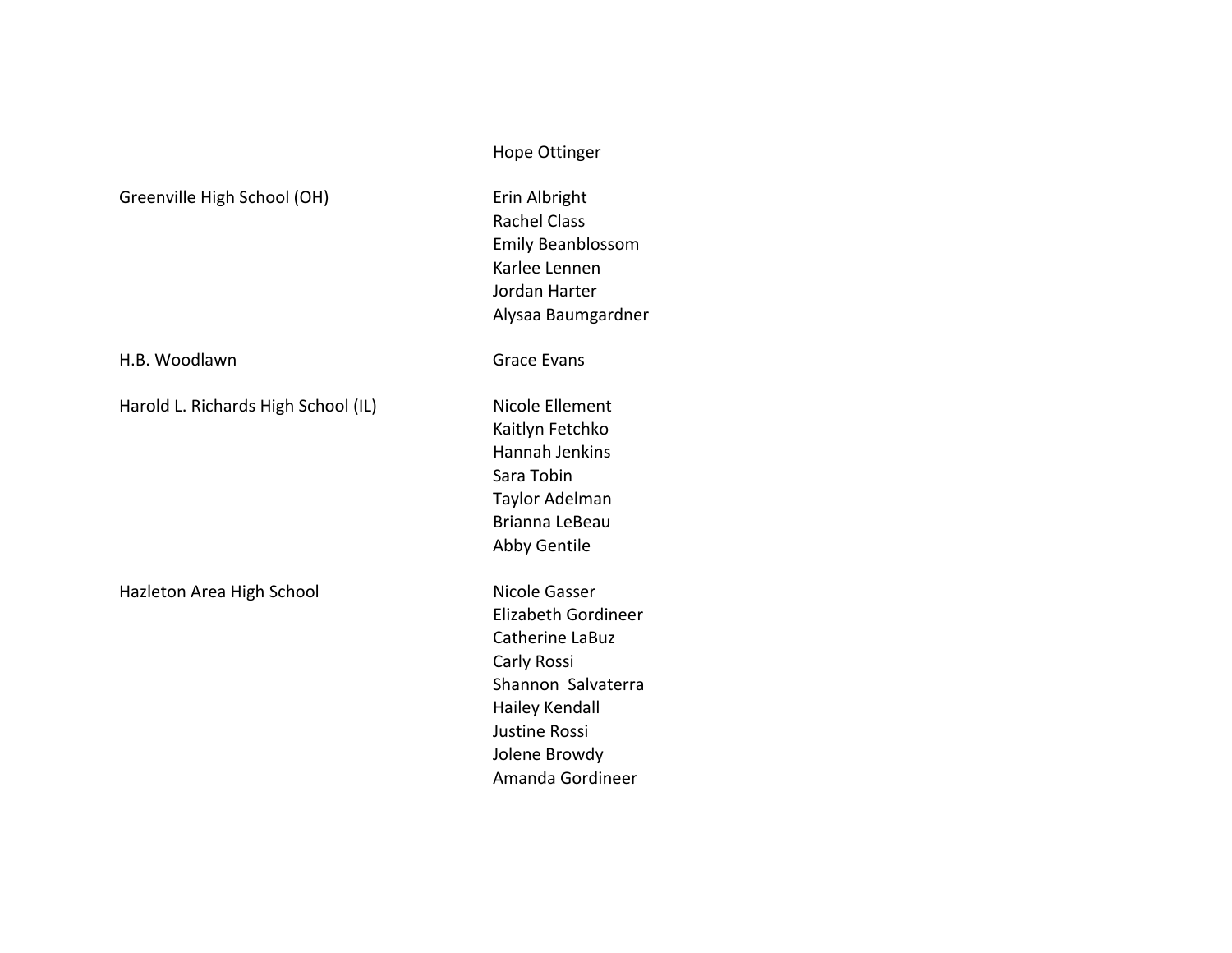Mikaela Browdy Abby Sachse Maria Trivelpiece Alexandra Wolk

Dani Stigers Katie Lannon Miranda Pruitt Jenna Davis

Jesslyn Stockard Savannah Goldsmith Allison Vaughn Allison Walker Kristin West Katie Pritchett Lauren Lawson Shea Headrick **Addison Rose** 

Brianna Parks McKenzie Pine Kathryn Dolly Sarah Kinney Rachel Waseleski

Heritage High School **Hilary Smith** 

Heritage High School - Catoosa Brandy Goldsmith

Herkimer Senior High School **Lindsey Parese**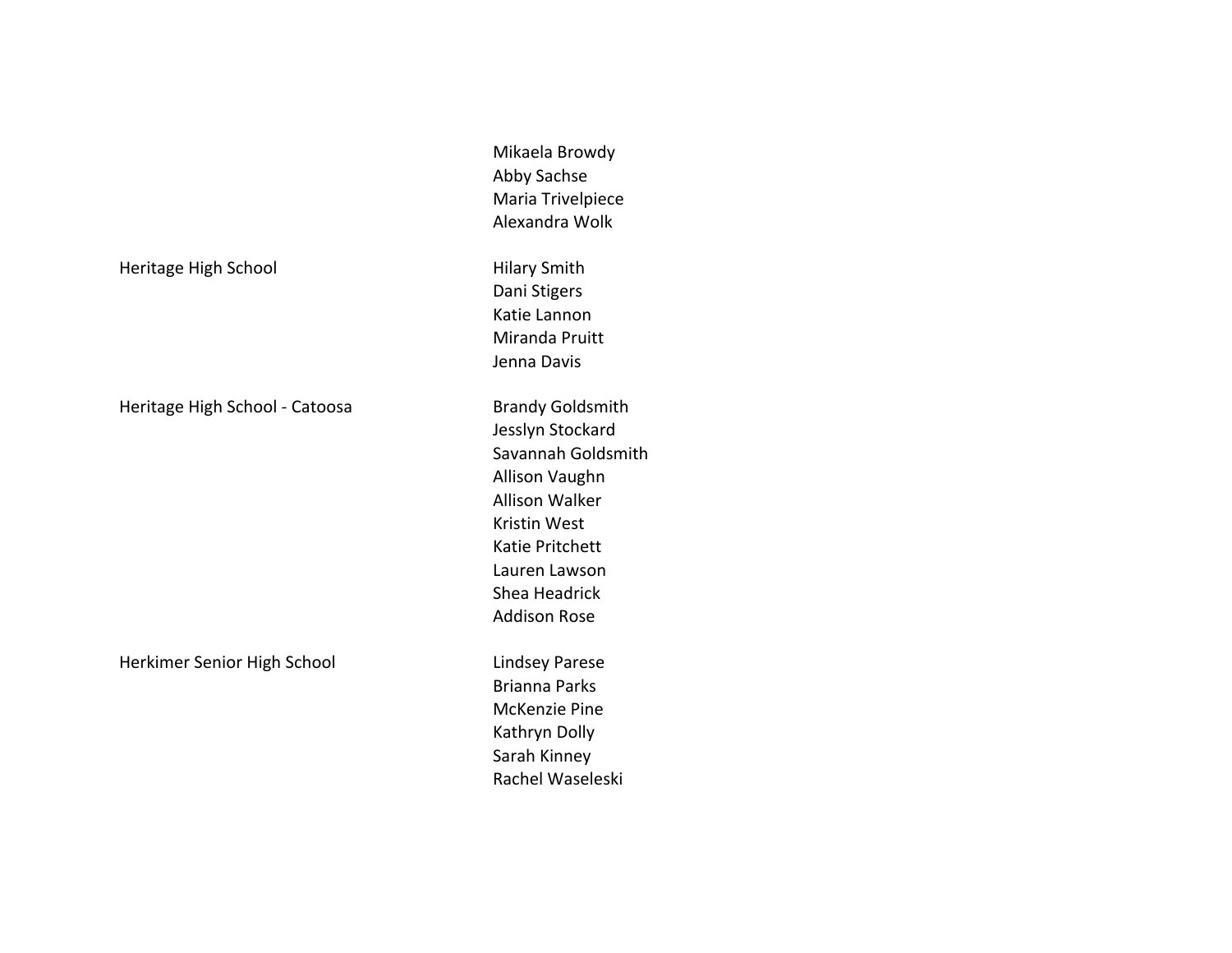Holly Hill Academy **Morgan** Cantley

Holt High School **Example 20** Erin Chapman

Holton High School **Taryn** Weilert

Erica Plumley Brianne Bello Alyssa Schiavi

Brantley Easterling Kalyn Weatherford Marissa Becker Hannah Easterling Candice Sawyer Jesse McWaters Madeline Kemmerlin Kayla Crider

Lauryn Stubblefield Anna Pavlik Courtney Masseau Vanessa Crambell

Megan Clark Emmy McManigal Kelsey Helus Jordan Barber Amber Searles Emily Deganhardt Paige DeLay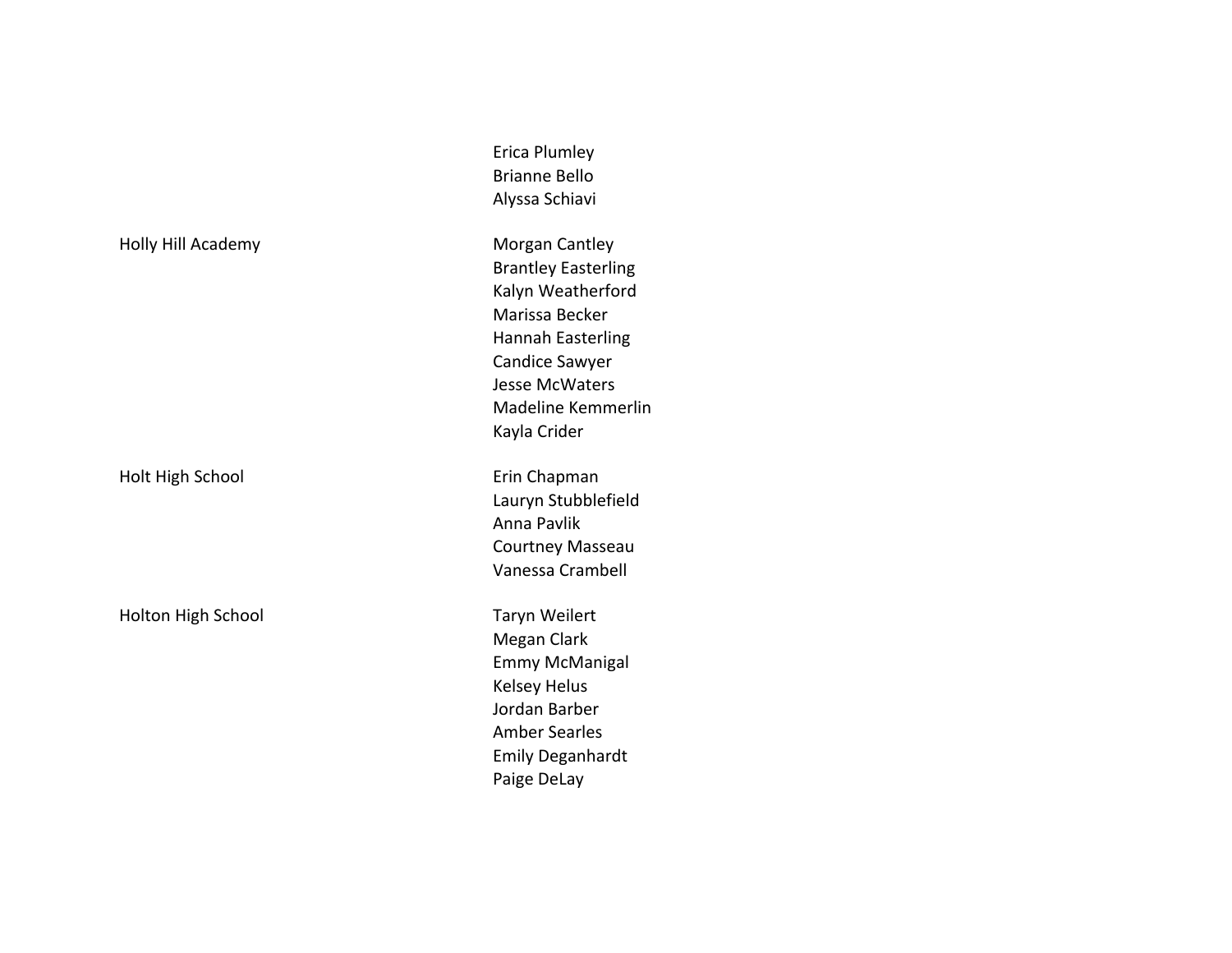|                            | Katie McNar         |
|----------------------------|---------------------|
|                            | Larsen Felloy       |
|                            | Katie Kirsis        |
|                            | Briana Edens        |
|                            | Kenley Kingr        |
|                            | Maggie Laru         |
| <b>Hubbard High School</b> | Kalin Brown         |
|                            | <b>Starr Craven</b> |
|                            | Olivia Curtis       |
|                            | Paytyn Gillha       |
|                            | Rylie Jo Haug       |
|                            | Meredith M          |

Indiana School for the Deaf Kate Fetzer

Iowa City West High School Shelly Stumpff

Melanie Roles

Homer High School **Hannah Larue** Lauren Cashman Miranda Beach Katie McNary Larsen Fellows Katie Kirsis Briana Edens Kenley Kingrey Maggie Larue

> **Starr Craven** Olivia Curtis Paytyn Gillham Rylie Jo Haught Meredith McClinton Maggie McGee Kate Saucke

Britta Schwall

Brianna Sturtz Morgan Ryan Michaela Recker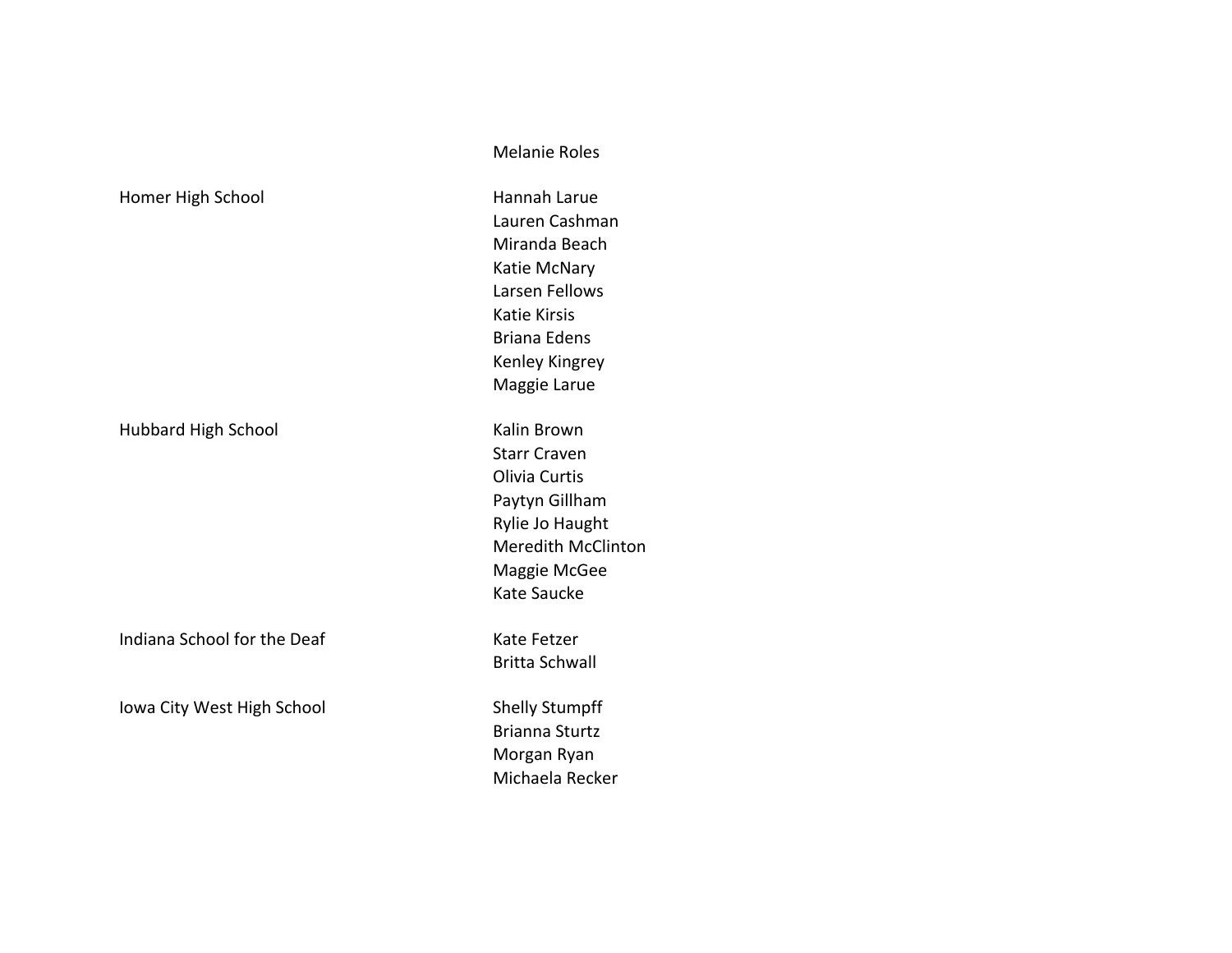|                             | <b>Madison Miller</b><br>Mackenzie Laux<br>Lauren Larson<br><b>Tatum Klein</b><br>Erin Kallsen<br><b>Taylor Libby</b>                                                 |
|-----------------------------|-----------------------------------------------------------------------------------------------------------------------------------------------------------------------|
|                             | Jessica Harder<br>Adara Opiola                                                                                                                                        |
| Johns Creek High School     | Courtney Jacobs<br>Darby McNally<br><b>Megen Wittling</b><br>Victoria Swanson<br>Olivia Durrence<br>Allie Buchanan<br>Megan Hajduk                                    |
| Kankakee Valley High School | Alexandra Eggert                                                                                                                                                      |
| Kinkaid School              | Mia Fredricks<br>Rachel Feig<br>Carrie Walker<br><b>Edie Powers</b><br>Calin Ackerman<br>Georgi Andrews<br>Julia Diamonon<br>Hannah Nazir<br><b>Kendall Masterson</b> |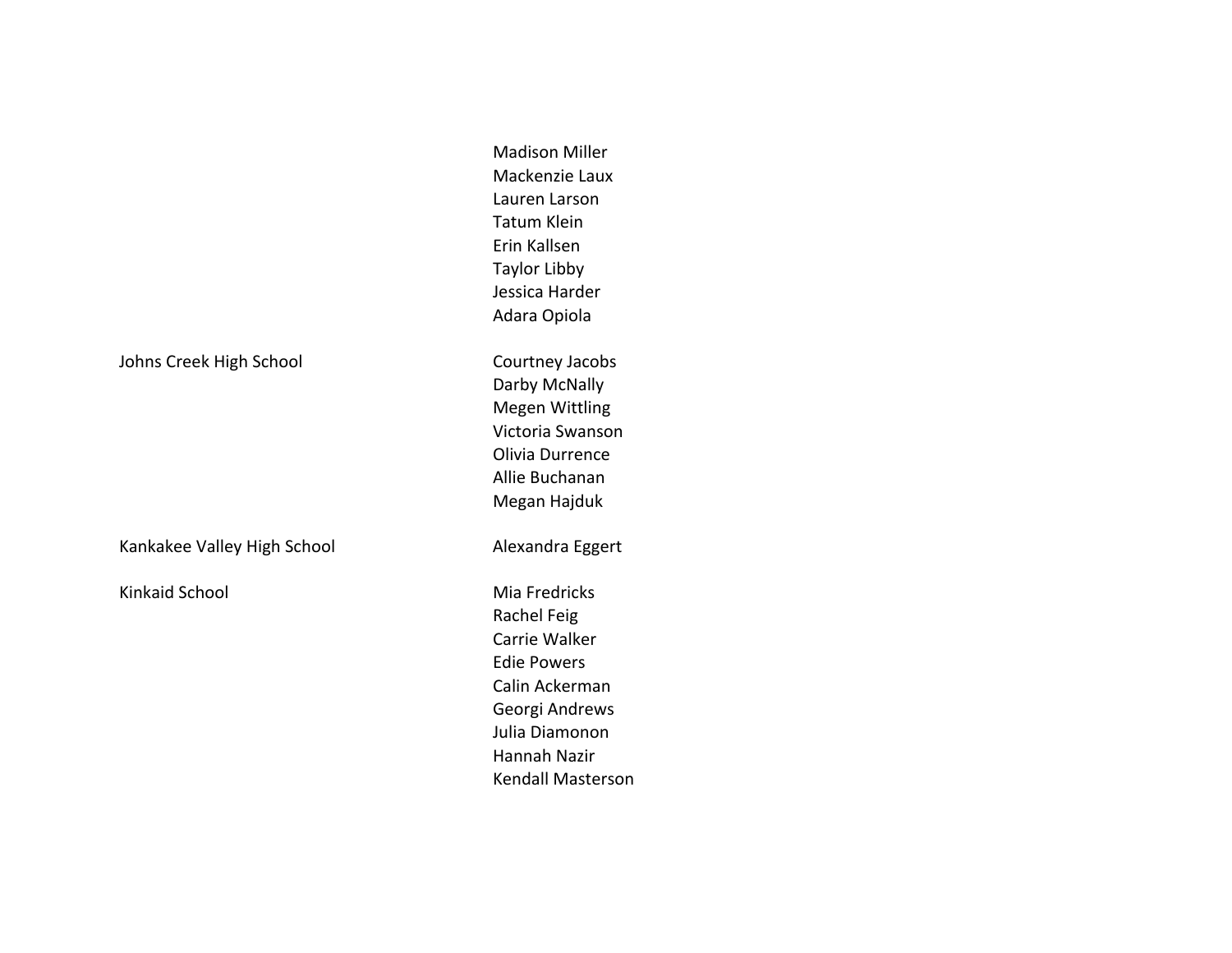Emily Ashworth Montana Dawley Ashley Davis Fernanda Gonzalez-Blanco

Vanessa Shippy JaeCie Wilson Hailey Jackson

Madison Brubaker Morgan Brubaker Francesca Genoese Alexa Gochenaur Cierra King Mia Kuniholm Megan Lehman Kelsey Troyer Danielle Weaver

Holley Gray Kristen Hancock Taylor Boyett Lauren Hunter Brooke Mann Traci Shelton

Lake City High School Casey Stangel

Lancaster Mennonite School Megan Baak

Lincoln County High School Baylee Hammons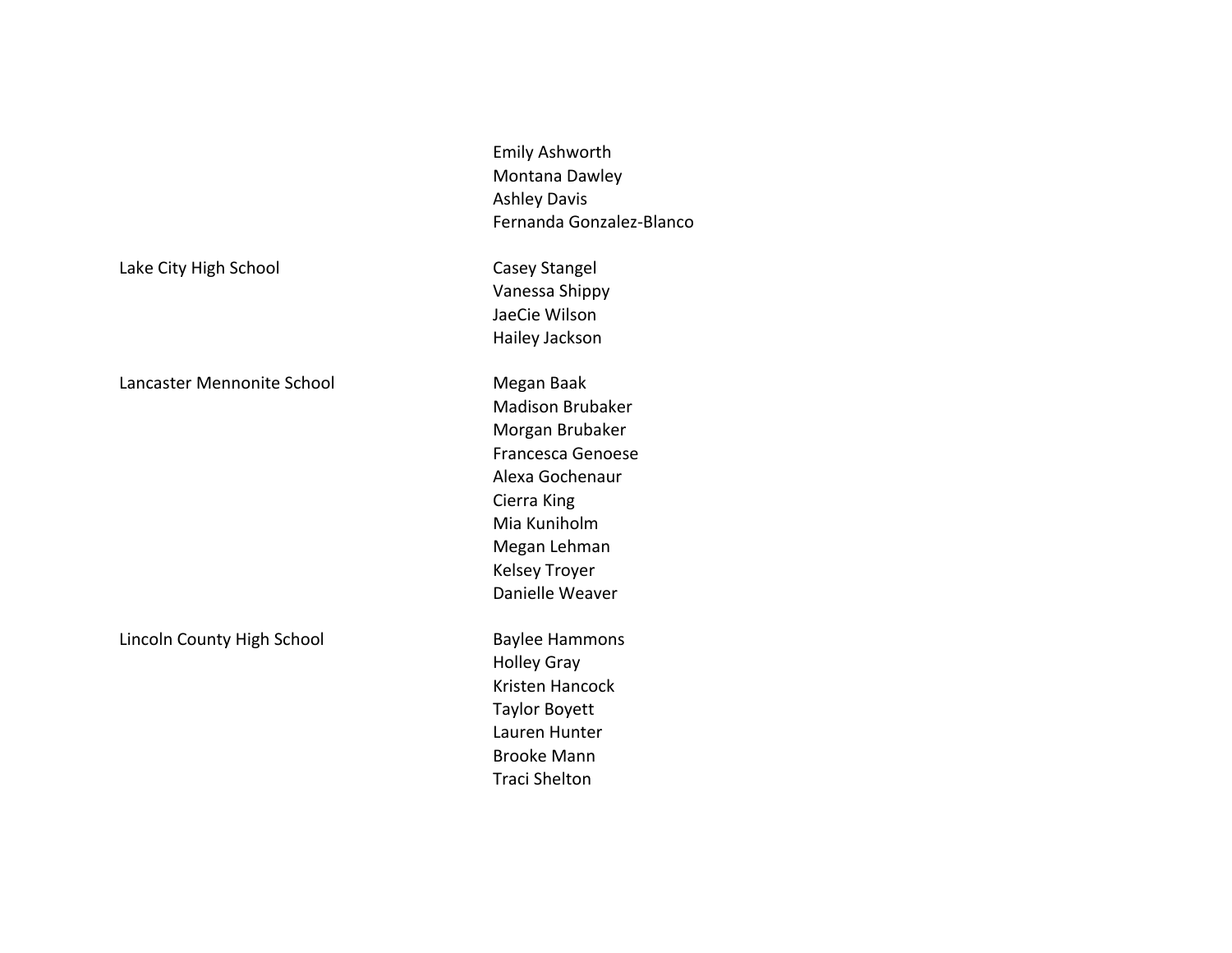#### Lincoln Southwest High School Tania Carroll

Lincoln-Way North High School (IL) Jillian Galich

Loogootee Jr./Sr. High School **Addison Dant** 

Kayla Reese Lauren Reese Gus Brantley Riley O'Neal Nichole Tucker Karlye Cygan Liz Dike Michelle Dixon Amanda Dunn Alyssa Eitzmann Zierra Flodman Megan May Taylor Rowlett Bailey Schulenberg

Carley Hamann Haley Ruch Erin Creedon Sam Pietruszynski Kayla O'Brien

Brooke Nonte Gabrielle Ritchey Remington Wagler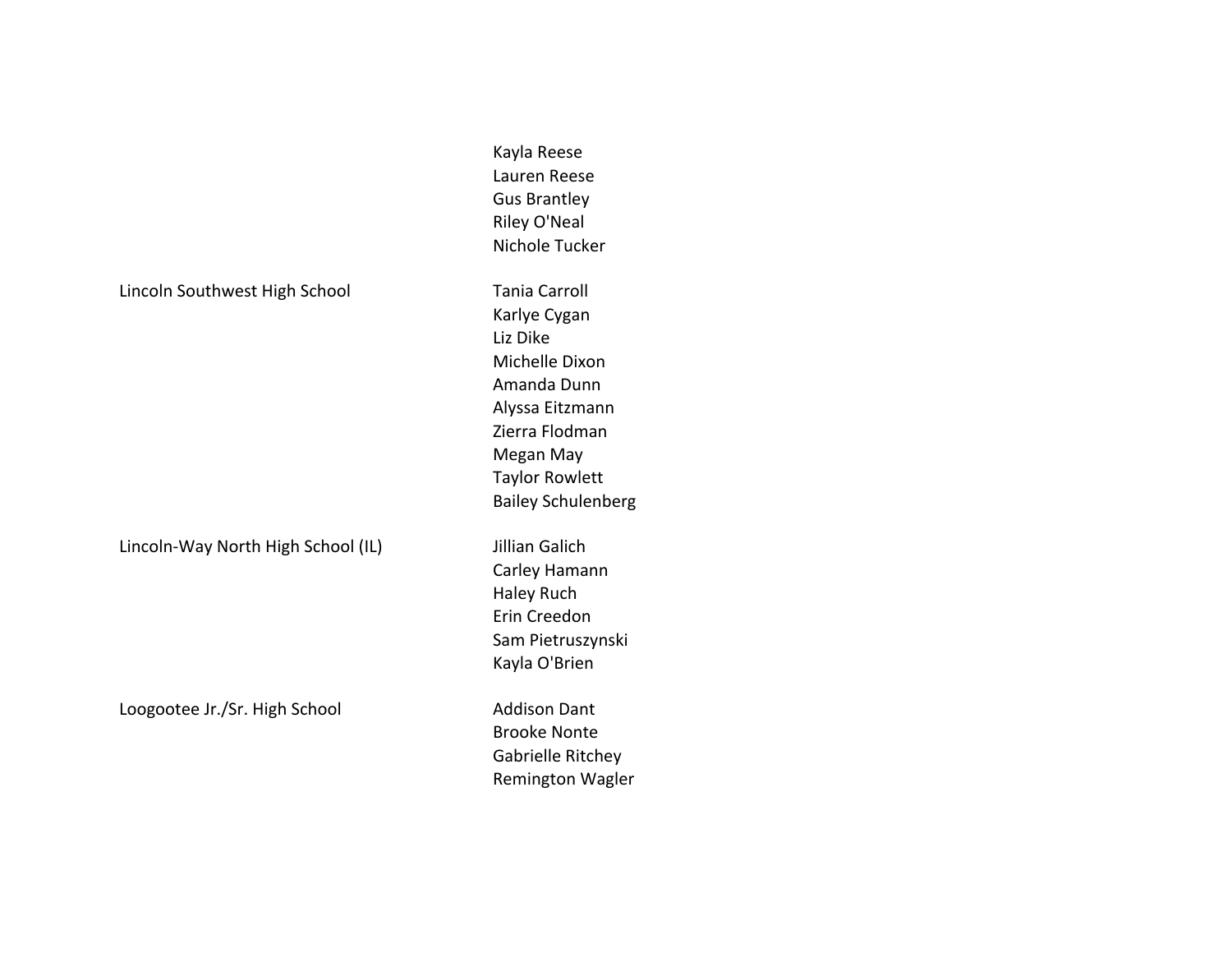|                                     | Emma Graber           |
|-------------------------------------|-----------------------|
|                                     | Waylee Wagoner        |
| <b>Madison County High School</b>   | Jessica Allen         |
|                                     | Kayla Argo            |
|                                     | KayLee Bates          |
|                                     | Morgan Carey          |
|                                     | <b>Heaven Clark</b>   |
|                                     | <b>Alexis Damron</b>  |
|                                     | Olivia Duncan         |
|                                     | Ivie Drake            |
|                                     | Gabby Gillespie       |
|                                     | <b>Haley Gordon</b>   |
|                                     | Samantha LaZear       |
|                                     | Abby Morgan           |
|                                     | Danielle Lukas        |
| Magnolia West High School           | Kayci Moore           |
|                                     | Jennifer Stanaland    |
|                                     | Erin McQuillan        |
|                                     | <b>Taylor Yancey</b>  |
|                                     | Sarah Rohmer          |
|                                     | <b>Brooke Timmins</b> |
| Mary G. Montgomery High School (AL) | <b>Emily Downey</b>   |
|                                     | Jessica Walters       |
|                                     | <b>Holly Prine</b>    |
|                                     | Samantha Clements     |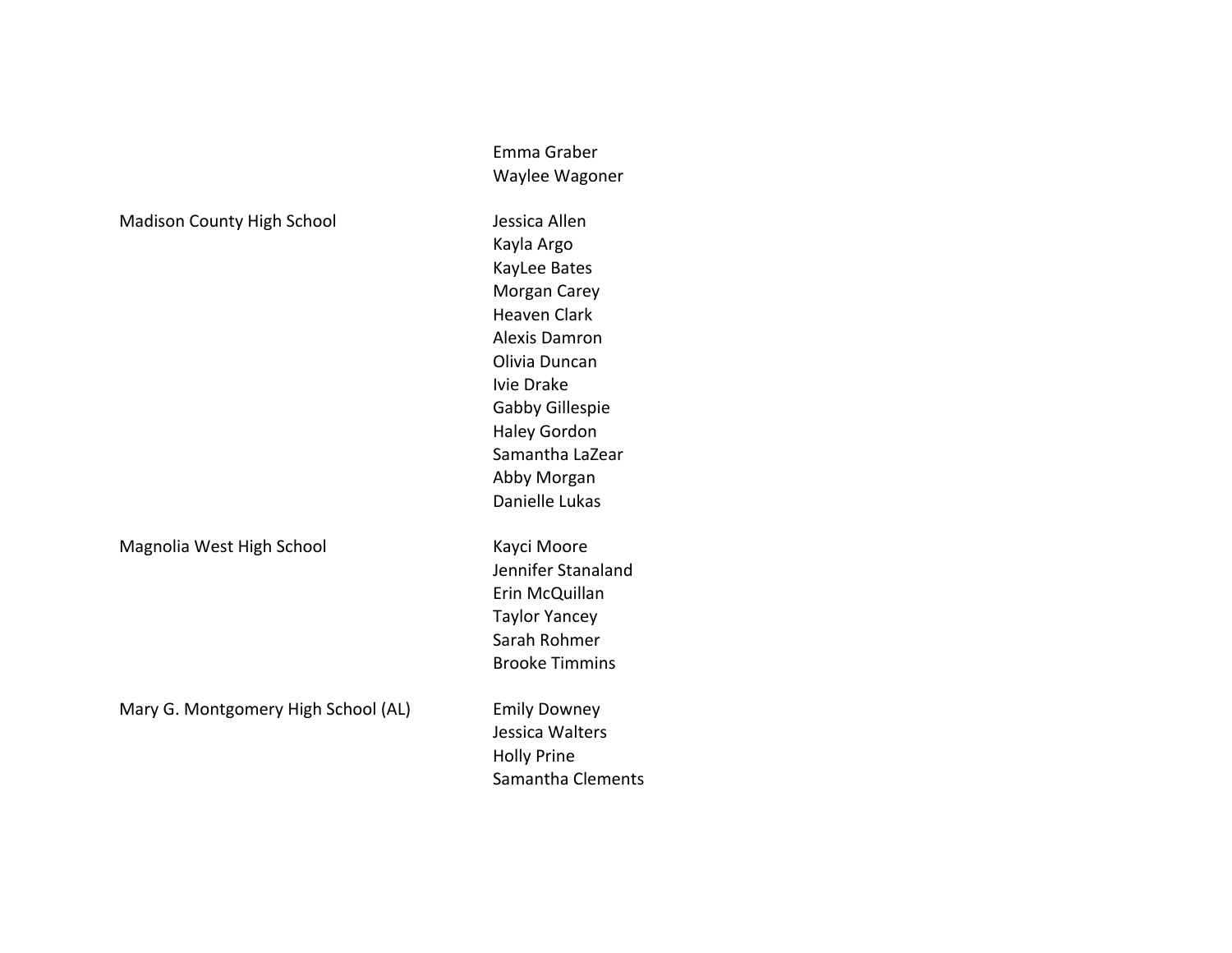# Matanzas High School Noelle Ecker

Mazama High School (OR) Channel Mazama High School (OR)

Milford High School Shannon Smith

Kaitlyn Wood Katelyn Wilson

Cheyenna Espinoza Brianna Evans Summer Haire Meghan Kyska Amanda Morea Ashley Pelose Gabrielle Prickett Christina Reynolds

Megan Aho Lynzee Wortman Daniele Armantrout Kaylee Grigsby

Briana Roth Devin Lopez Meghan Schildt Lydia Jeppesen Alex Kenney Alison Walla Sara Trojan Bailey Roth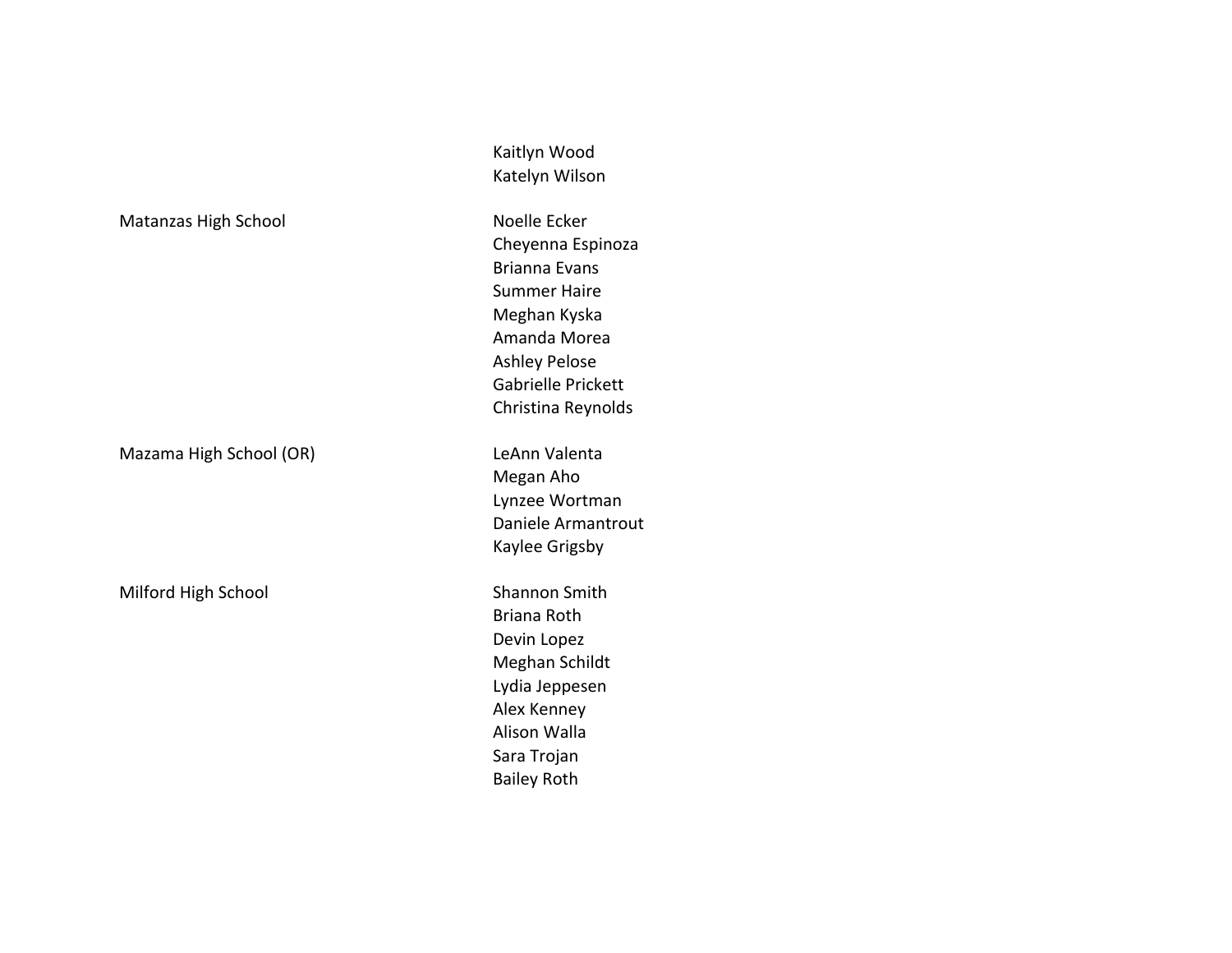Milwaukee Lutheran High School Kim Anas

Mt. Zion High School **Kassie Brown** 

New Castle High School New Castle High School New Yorking

Kira Ramirez Bailey Sweeney Anisha Jones

Amelia Heup Ellen Kroeninger Casey Luckmann Sara Martinelli Kelsey Paunovich Mollie Radewahn Lizzy Tait Lizzy Vavruska Stephanie Voigt

Lacey Drury Jordan Frey Morgan Mansur Regan Mansur Taylor Murillo Carly Sarff Alex Tutts Sara Vodde Maddy Wiley

Abbey Renner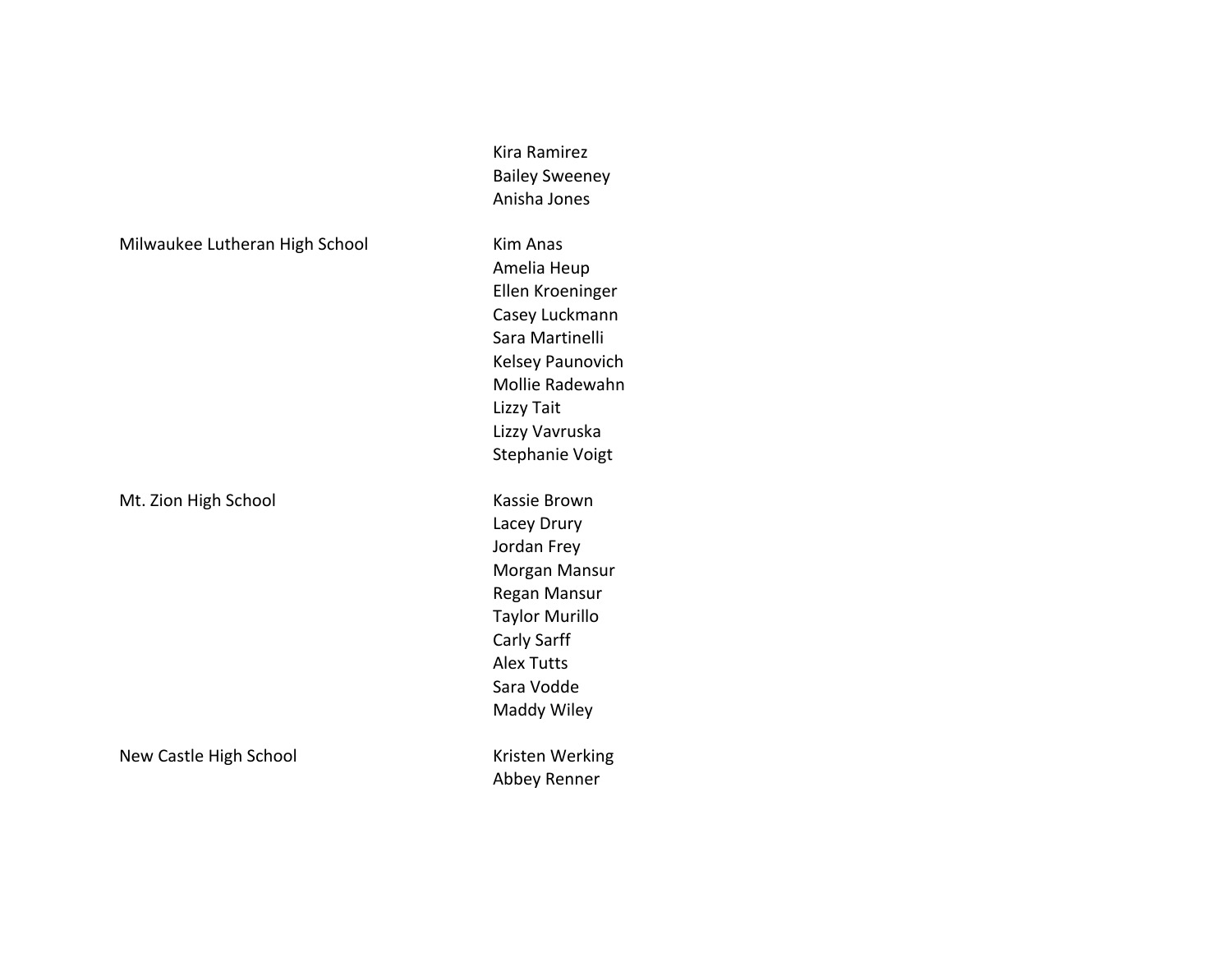Lauren Cross Hannah Hawrot Sara Leyes Emily Baker Chelsey Burris Allison Renner North Polk Community Schools **Lilly Lomica Mallory McDonald** Carly Madson **Taylor Putney** Brandi Rose Jill Christensen **Abby Olson** Miranda Murphy Megan Murphy Audrey Ley Northern Nash High School **Jessica Ricks** Madison Thompson **Brooke Sikes** Hannah Reynolds Sierra Vanzant Lindsay Hodge Jenna Hiscock Lauren Clifford Olathe East High School Bonnie Wilt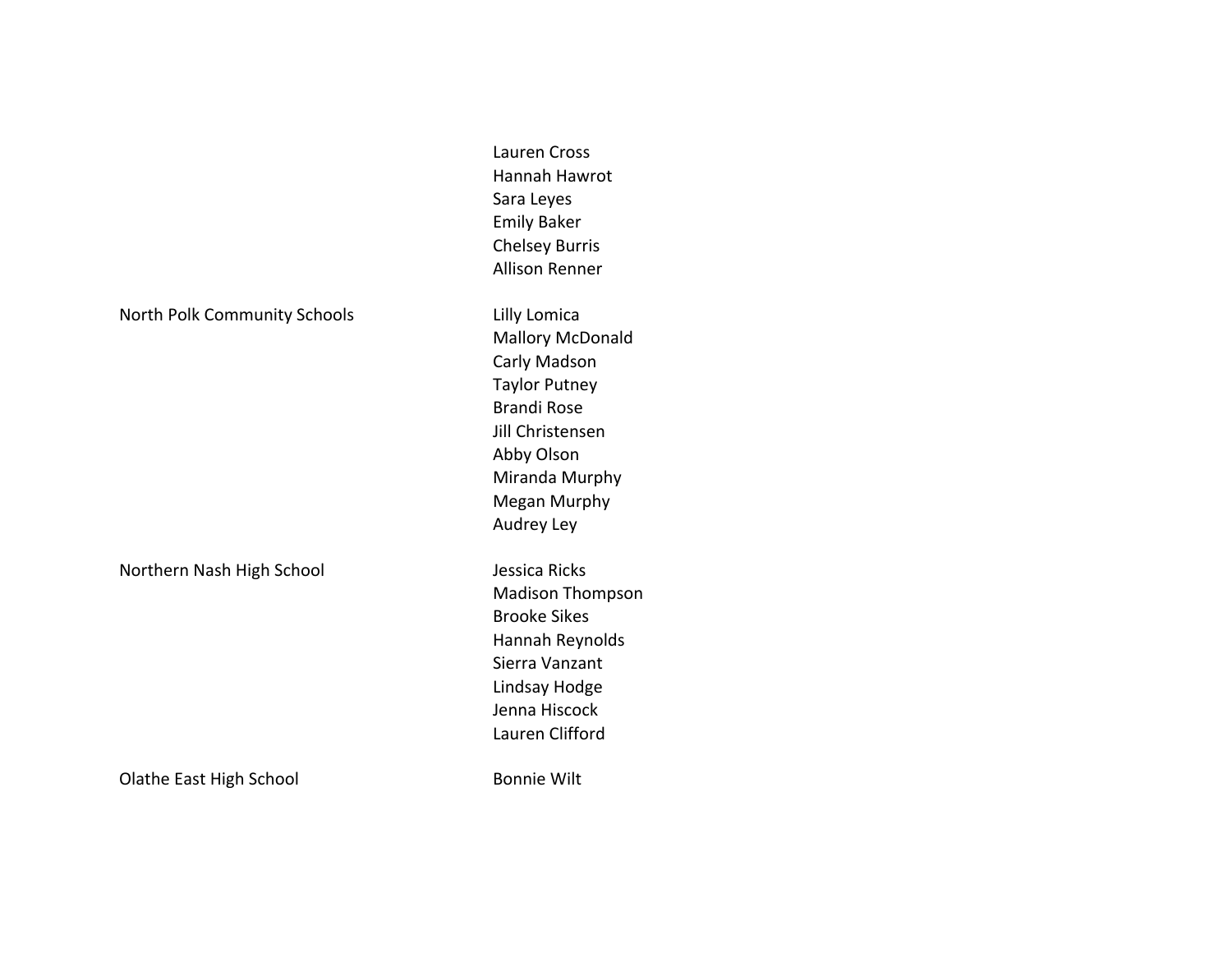Olathe North High School **Robin Gassen** 

Ooltewah High School **Taylor Baird** 

Amber Halliburton **Allison Stewart** Maggie Klug **Blair Lewis** Samantha Olson Elizabeth Leonard Madi Augustyn Olivia Gerstner Rachel McGhee Sayde Woten Maddie Abbs

Aliya Marroquin Jami Clay Katie Usdansky Maddie McCracken Samantha Schroeder Megan Wurts Darion Joas Elna Keating Jasmine Stewart Carly Campbell

Abby Daniels Kerri Catchings Katelyn Bowen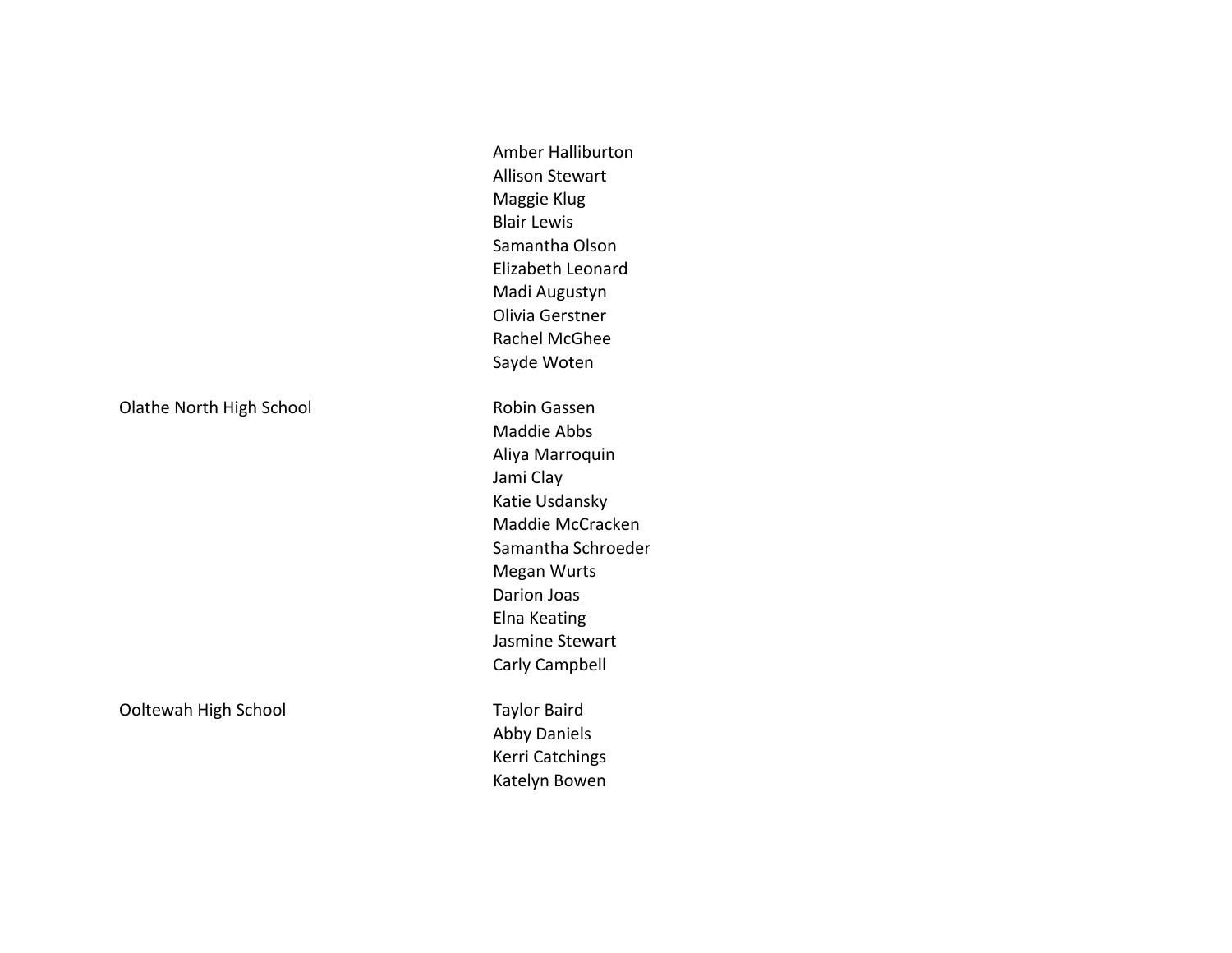|                                | Kelsey Chernak<br>Calli Cross<br>Sloan Sullivan<br><b>Heather Taylor</b><br><b>Allie Jones</b><br>Kalin Higgins                                                                                                                                                                   |
|--------------------------------|-----------------------------------------------------------------------------------------------------------------------------------------------------------------------------------------------------------------------------------------------------------------------------------|
|                                | Elizabeth Novelli<br><b>Brandy Nesmith</b>                                                                                                                                                                                                                                        |
| Owensboro Catholic High School | <b>Brooke Payne</b><br>Hayley Frey<br><b>Brittany Murphy</b><br>Jenna Ruth<br>Olivia Foster<br>Kendyl Bahnick<br>Llza Brown<br><b>Haley James</b><br>Rachel Thompson<br><b>Morgan Mattingly</b><br><b>Lindsey Barr</b><br>Darcy James<br><b>Madison Mattingly</b><br>Lillie Goetz |
| Papillion-LaVista High School  | <b>Ashley Schilling</b><br><b>Emily Drummy</b><br>Caity Vacanti<br>Lauren McNeil                                                                                                                                                                                                  |

# Owensboro Catholic High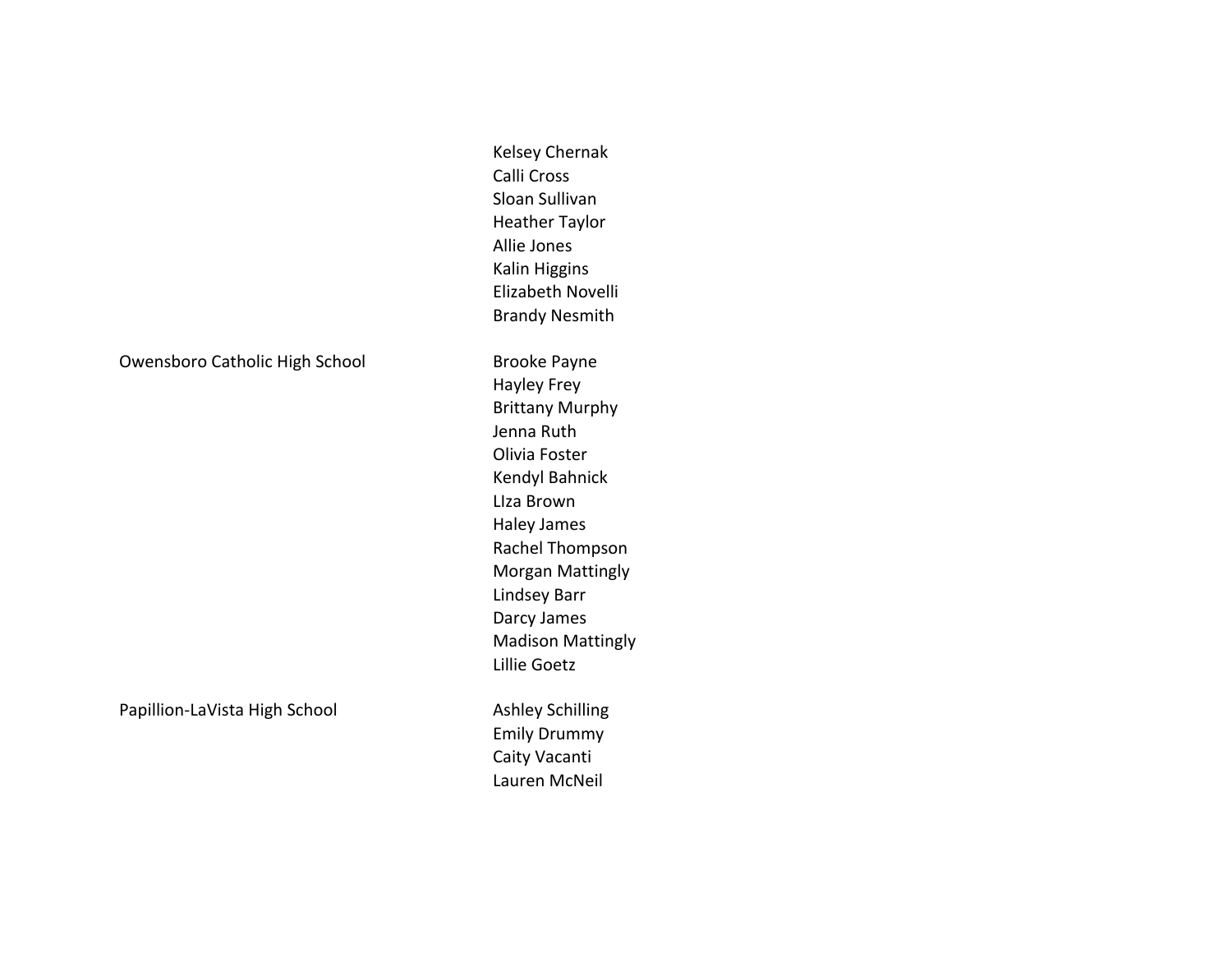Pickerington High School North Lacey Eigel

Pittsford Sutherland High School Katherine McPherson

Jordan Kimball Kelsey Whipple Gina Metzler **Taylor Pudenz** Kylie Schwarting Katie Petersen Lexi Murphy Amanda Butera Lauren Tanner Kaylee Povich

Ali Murphy **Taylor Hollis** Courtney Kelly Kayla Kitchen Alicia Hack Hannah Murphy

Alana Green Lauren McManus Claire Santiago Caitlin Hanrahan Genevieve Yaeger Elizabeth Maier Morgan Schild Sydney Flemister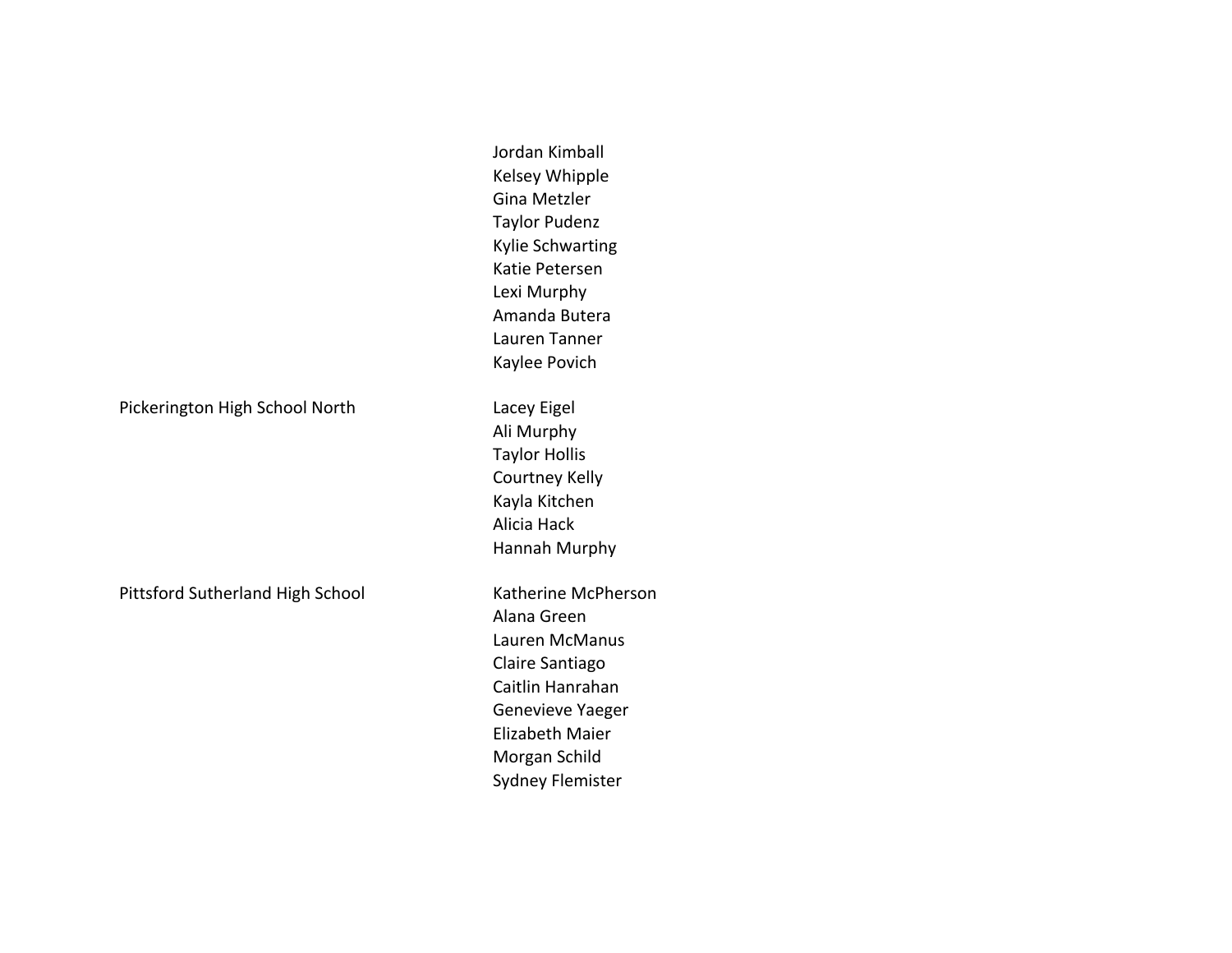|                                | Marissa O'Leary         |  |
|--------------------------------|-------------------------|--|
| Plainfield Central High School | Cailey Baker            |  |
|                                | Rachel Egly             |  |
|                                | Morgan Vogt             |  |
|                                | Kailey Smith            |  |
|                                | Timi Tooley             |  |
| Polytech High School           | <b>Kristen Ball</b>     |  |
|                                | Carleigh Chasanov       |  |
|                                | <b>Katie Ritter</b>     |  |
|                                | Alexsandra Mycek        |  |
|                                | <b>Taylor Humphries</b> |  |
|                                | <b>Tori Reed</b>        |  |
|                                | <b>Kailey Perry</b>     |  |
|                                | <b>Brandi Dalious</b>   |  |
|                                | Monica Joseph           |  |
| Princeville High School        | Brianna Gardner         |  |
| Redwood High School            | Hayden Montgomery       |  |
|                                | Makenzie Zinger         |  |
|                                | Jaymee Bragg            |  |
|                                | <b>Brittany Malcolm</b> |  |
|                                | Maritza Aragon          |  |
|                                | Kaelin Manuel           |  |
| Reese High                     | Monica Hagen            |  |
|                                | Mackenzie Coulter       |  |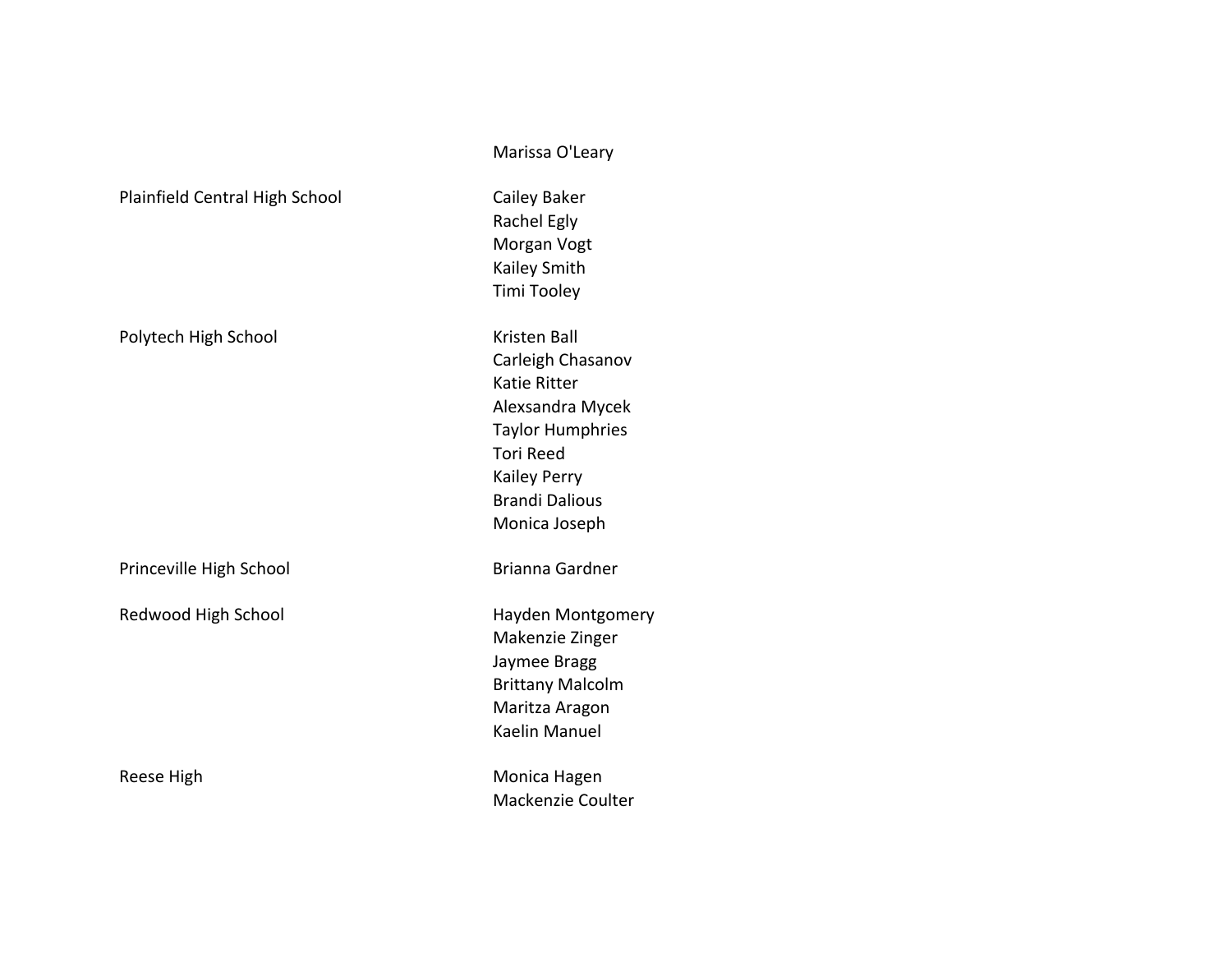Riverton Parke Jr/Sr High School Flizabeth Dickey

Rochester Adams **Megan** Eggleton

Santa Gertrudis Academy Victoria Garza

Cassidy Reif Paige Luth Kelly Combs Miranda Dressler Shelby Edington Jeannie Phillips Michaela McGlynn Sierra Schermann Megan Smith **Eleanor Twitty** Natalie Kinnie Kristen Koltvedt Ashley Durand Kelly McCasland Kyrinna Wei Madeline Phelps Kristen Noack Rebecca Camaiani

Kara Schluckbier Kelsi Reszke

Kimberly Ruiz Clarissa Gonzales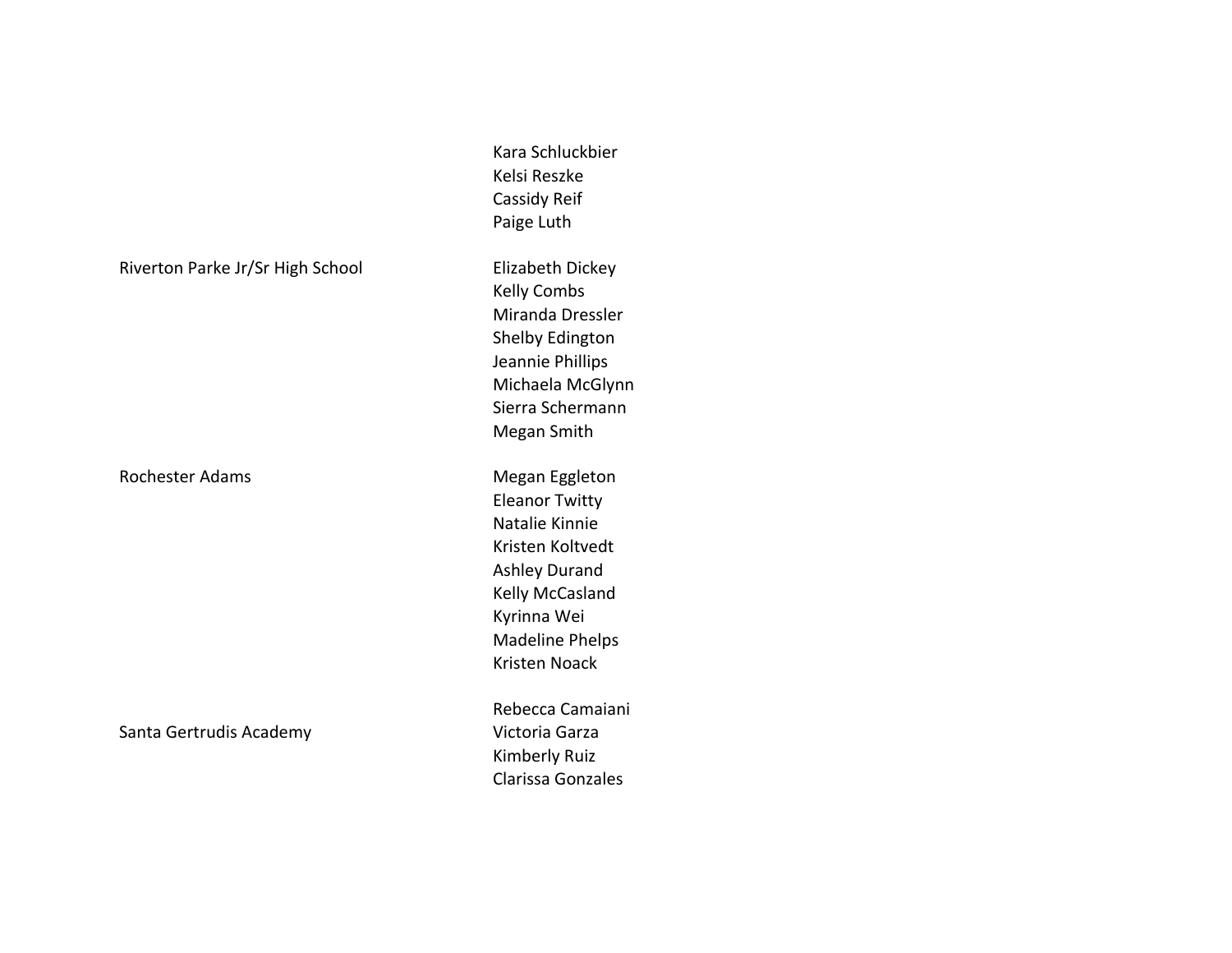Shawnee Mission East High School Savannah Bellem

Shawnee Mission Northwest **Haley Waters** 

Danielle Gonzalez

Sault Area High School **Alex Crimin** Kylee Fitzpatrick Payton Salomon Courtney Shier

> Anna Cook Kassey Hughes Corey Kirkpatrick Jamie Maddox Erin McGinley Rowan Turner Andrea Erickson Ashley Lemos Shannon McGinley Morgan Satterlee Kyra Slemp

Taryn Vogel Jenny Williams Kristina Jaderborg Kaiti Moody Cortney Weaver Katt Cooper Lindsey Marcus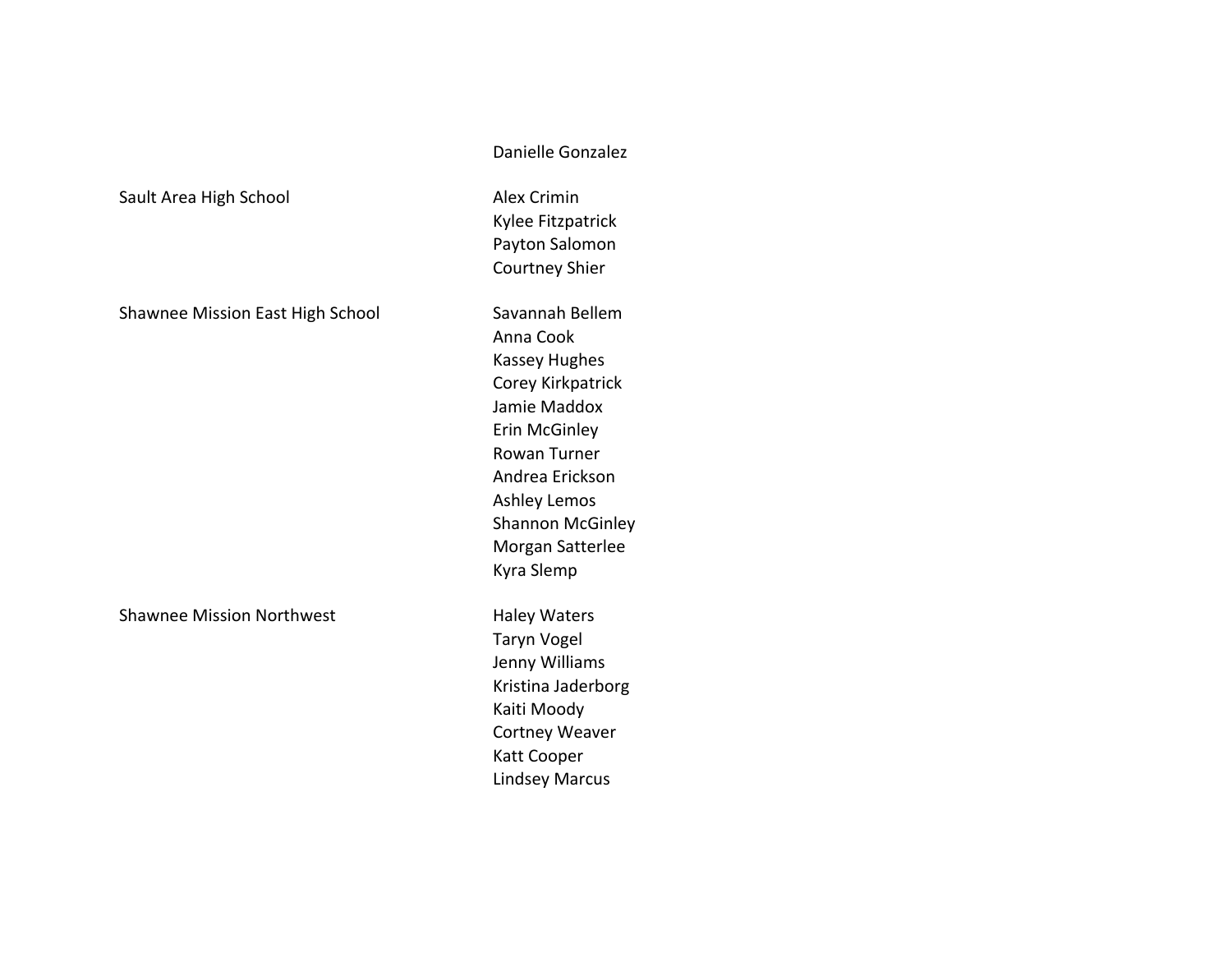# Smithtown High School West Carissa Kinsella

Soddy Daisy High School Kelsey Nunley

South Granville High School **Alease Daniel** 

Southaven High School and Ashley James

Spain Park High School DeKayla Sankey

Alicia Kimmelman Emily Horman Sarah Heacox Samantha Morganelli Haley Reynolds

Katie Atchison Taylor Edwards Hailee Kolwyck Katie Arent Hannah Chambliss Jessie Bumpous Bre Harford

Julie Knight MaryKathryn Bonamy Madi Gipson Amanda Ballew MaryBeth Glass Haleigh Sisson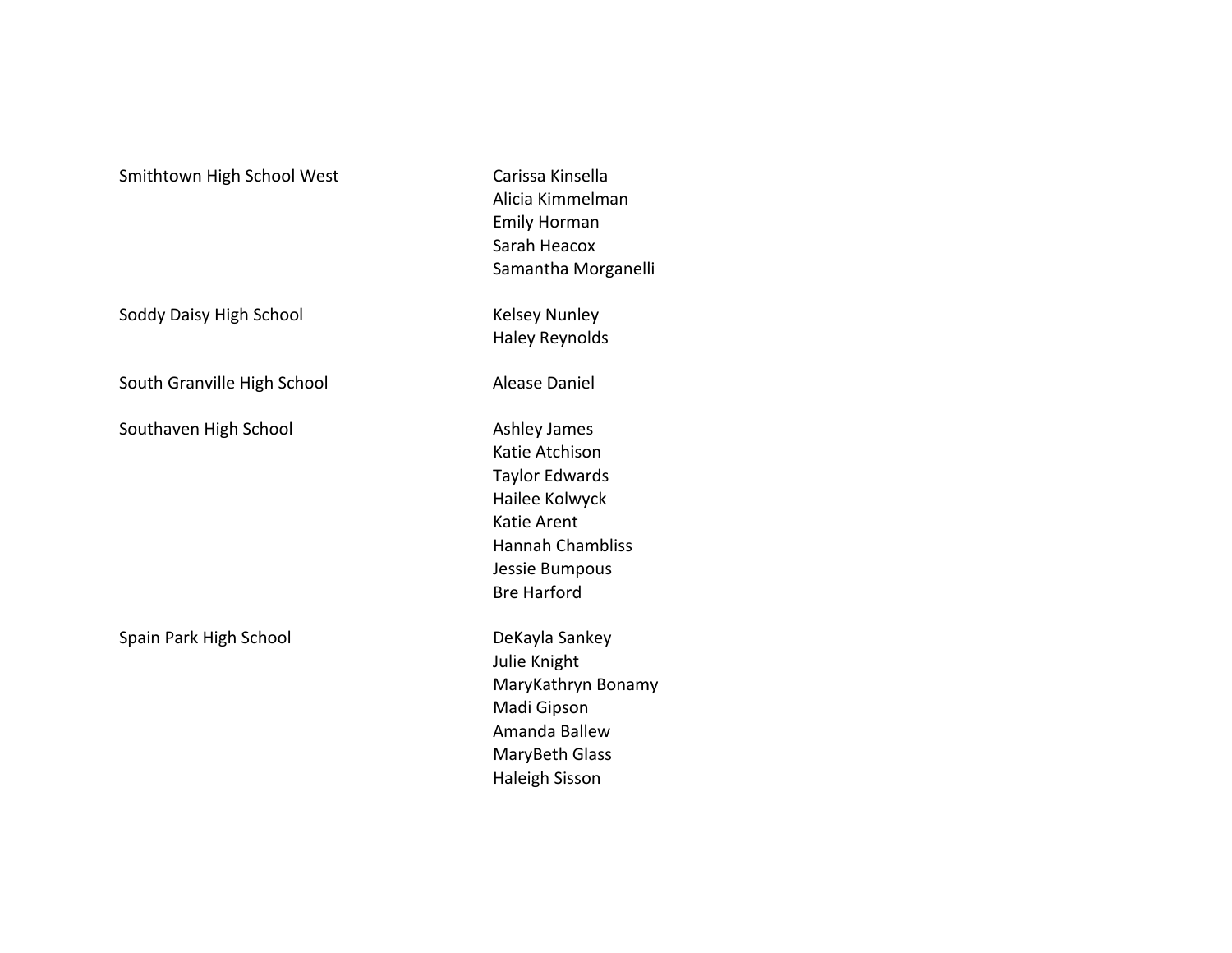St. Amant High School St. Amant High School Sydnie Bertrand

Kayla Braud Randa Byars Emily Cheatwood Kasey Nielson Ali Delany Rachel Richlinski Kisten Despino Madison Edmonston Gabrielle Felps Rebecca Firmin Chelsey Gautreaux Rachel Gautreaux Kara Gremillion Jordan Hartman Hayley Lavigne Maci Marchand Maci McKey Meghan Melugin Gabrielle Theriot Carlie Whittington

Delany Bradford

St. Pius X High School **Haley Martin** Holly Magre Caroline Basler Ashley Marks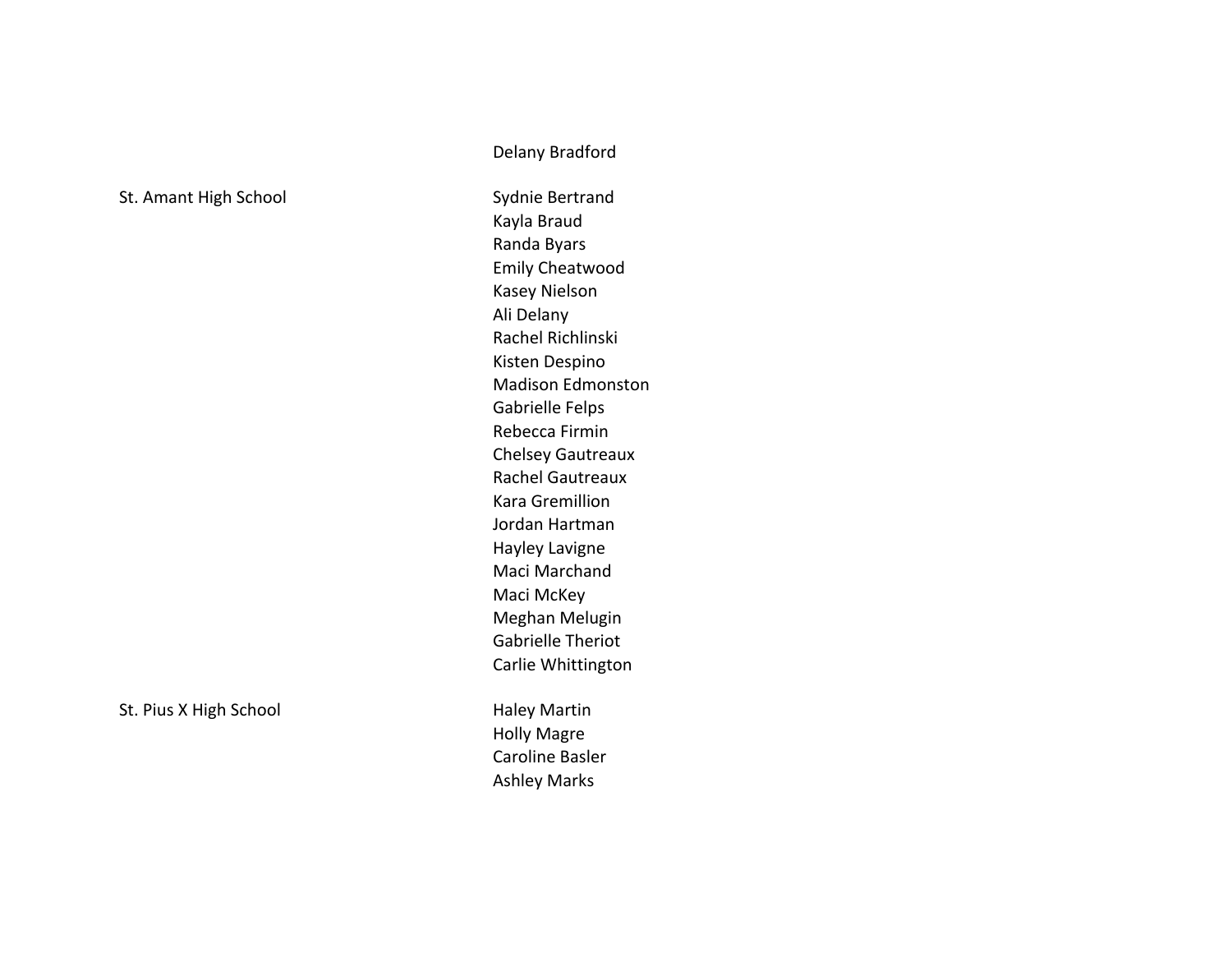|                              | Kathryn Chamberlain<br>Alex Edwards<br><b>Allison Dobey</b><br>Kelley Conway<br>Taylor Fischbach<br>Ally Romano<br>Gabby Vest<br>Danielle Schicker |
|------------------------------|----------------------------------------------------------------------------------------------------------------------------------------------------|
| <b>Star City High School</b> | Laurin Pooree<br>Lauraen Harrison<br><b>Kennedy Thomas</b><br>Laurin White<br>Alison Kiernan<br>Harleigh Aldridge<br>Lauren Adams                  |
| Thomas A. Edison High School | Shantel Schexnayder<br>Katie Hahler<br>Amelia Carr<br>Maria Arriola                                                                                |
| Trenton High School          | Karly Ford<br>Ashley McNabb<br>Julia Suyak<br><b>Courtney Neff</b><br>Paige Machnacki<br>Makenzie Trowbridge                                       |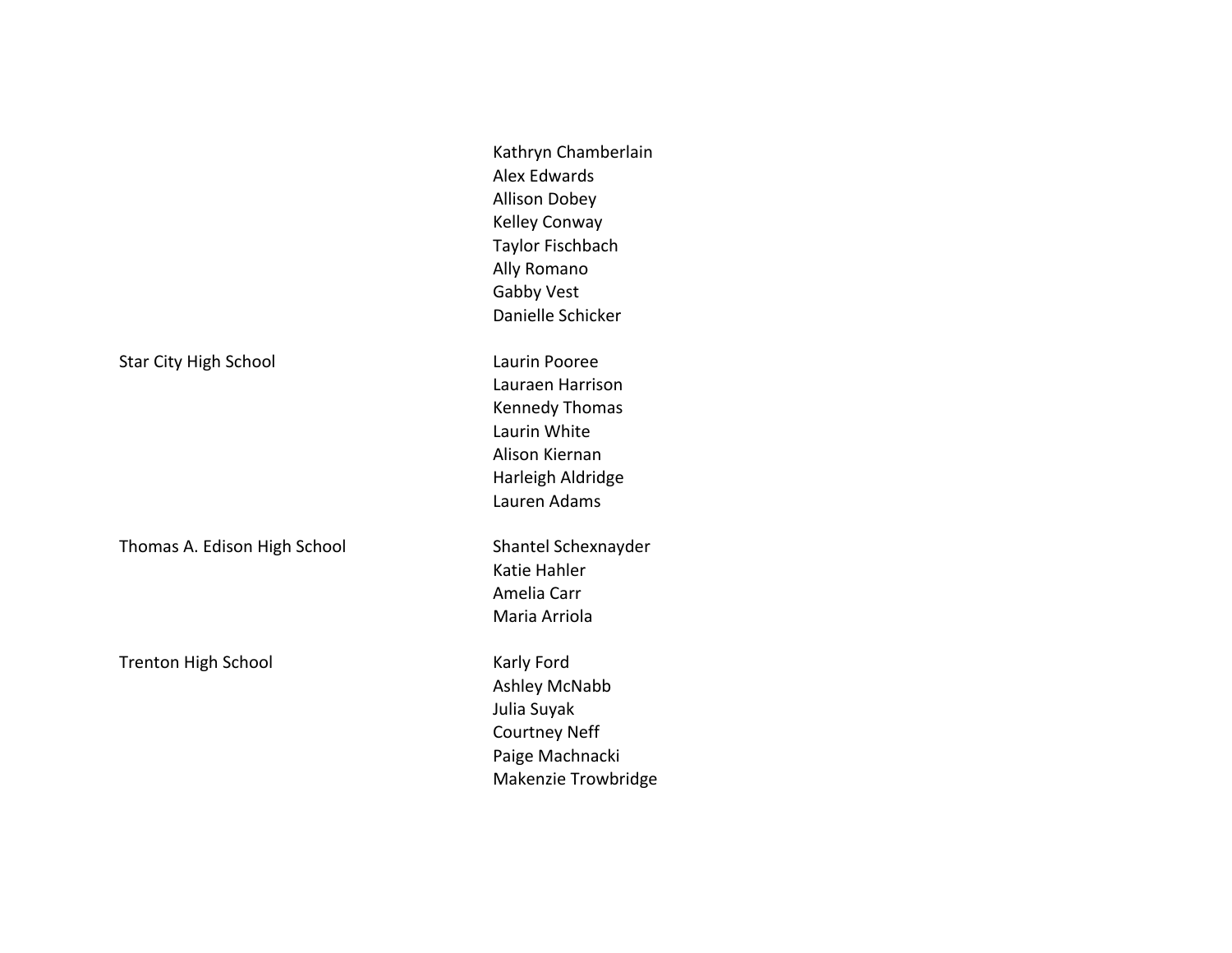## Stephanie Galczyk

Union Grove High School **Xames Contact Contact Catalogue** Zada Ballew

Washburn Rural High School Taylor Albright

Union High School **Alexis** Anderson Chelsie Birchell Shaylynn Blair Butterfield Tessa **Natalie Emery** Hartle Kelsey Allina Olsen Cassidy Percival Kelly Percival Bailee Thomas Chantel Townsend Whitney White

> Abbey Breeding Erin Peel Alyssa Carney Samantha Carson Emma Eickhoff Sophia Holman Abby Warkentine Hannah Weingartner Kelsee Henry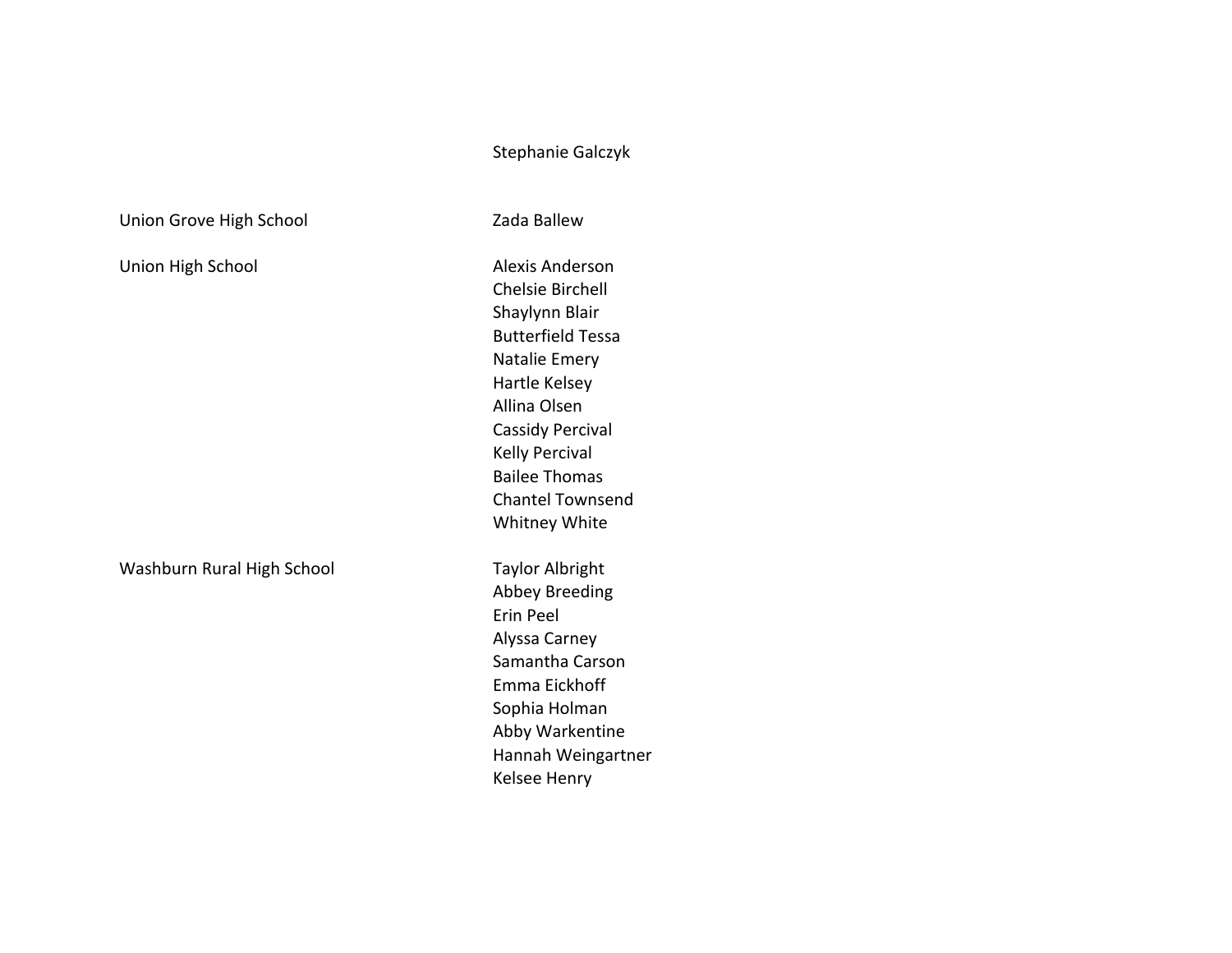Wayland-Cohocton Central School Diane Cork

Weeping Water Public **Adalie Thomas** Adalie Thomas

West Chester East High School Brianna Andraos

Paige Cunningham Casey Zook Mary White Amanda Feely Ashley Heiman Taylor Presti Courtney Smith Chelsea Bartlett Amanda King Hannah Kuhn Alex LaClair Hannah McKelvey Elizabeth Quinlan Brianna Sick Mackenzie Weber Jessica Hammers Ashlee Schumacher

Jenny Metzger Savannah Moore

Alexandria Bauers

Amy Atwell Gina Baratelle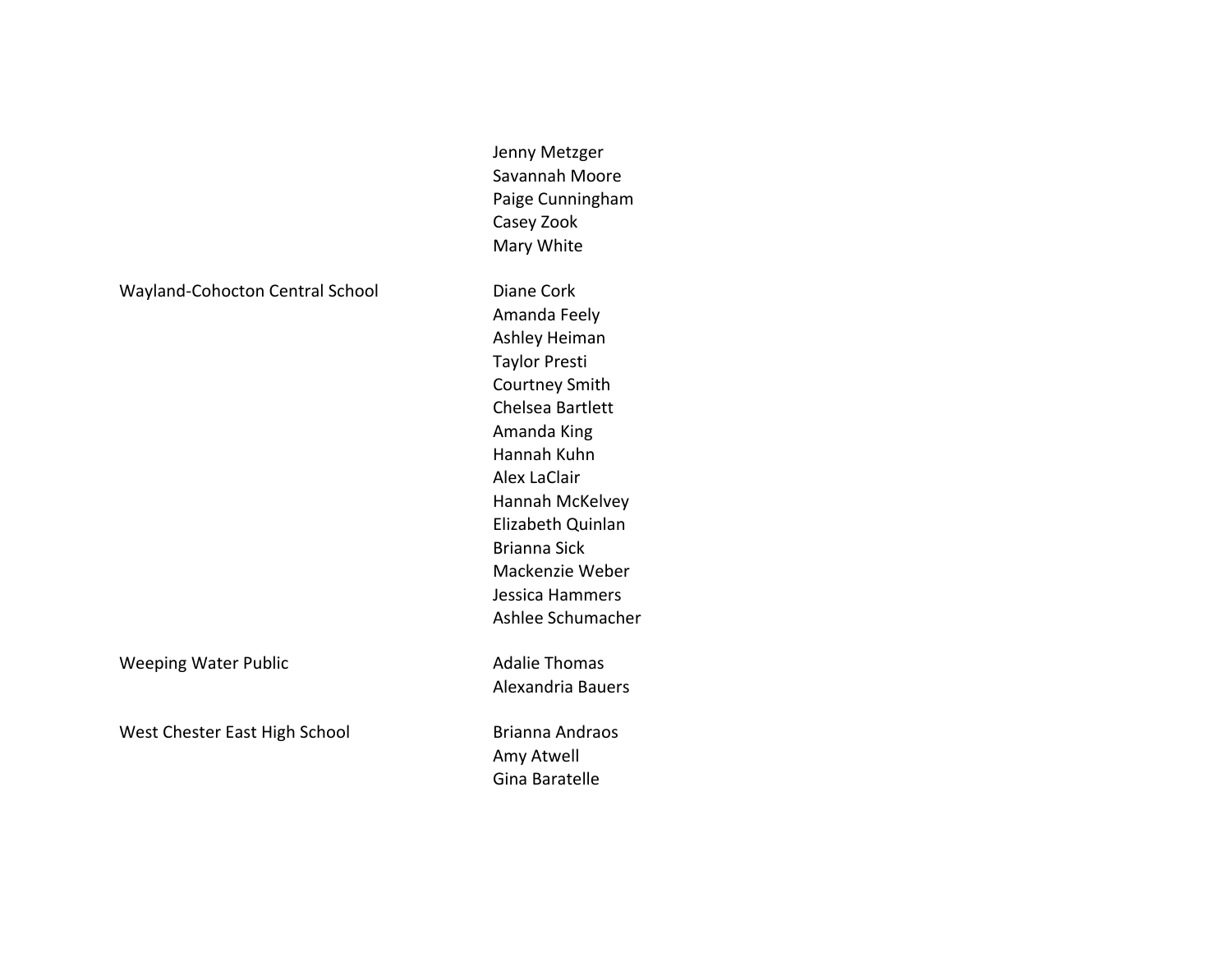Kelly Coggins Stacey Coral Carolyn Degurski Jackie Ingram Taylor Judge Rachel Kelly Shannon Kiley Megan Lilley Amber McNeila Samantha Morgan Lauren Sincavage Lindsay Orton Allison Viguers

West Delaware County Community School District

Reeann McCarty **Marly Boies** Paige Soppe Mackenzie Harbaugh Autumn Reeder Emily Thole Katie Phillips Hannah Cole Hannah Gaffney Sarah Gonner Ashley Heims Haley Morrison Alyssa McDowell Mikaela Boss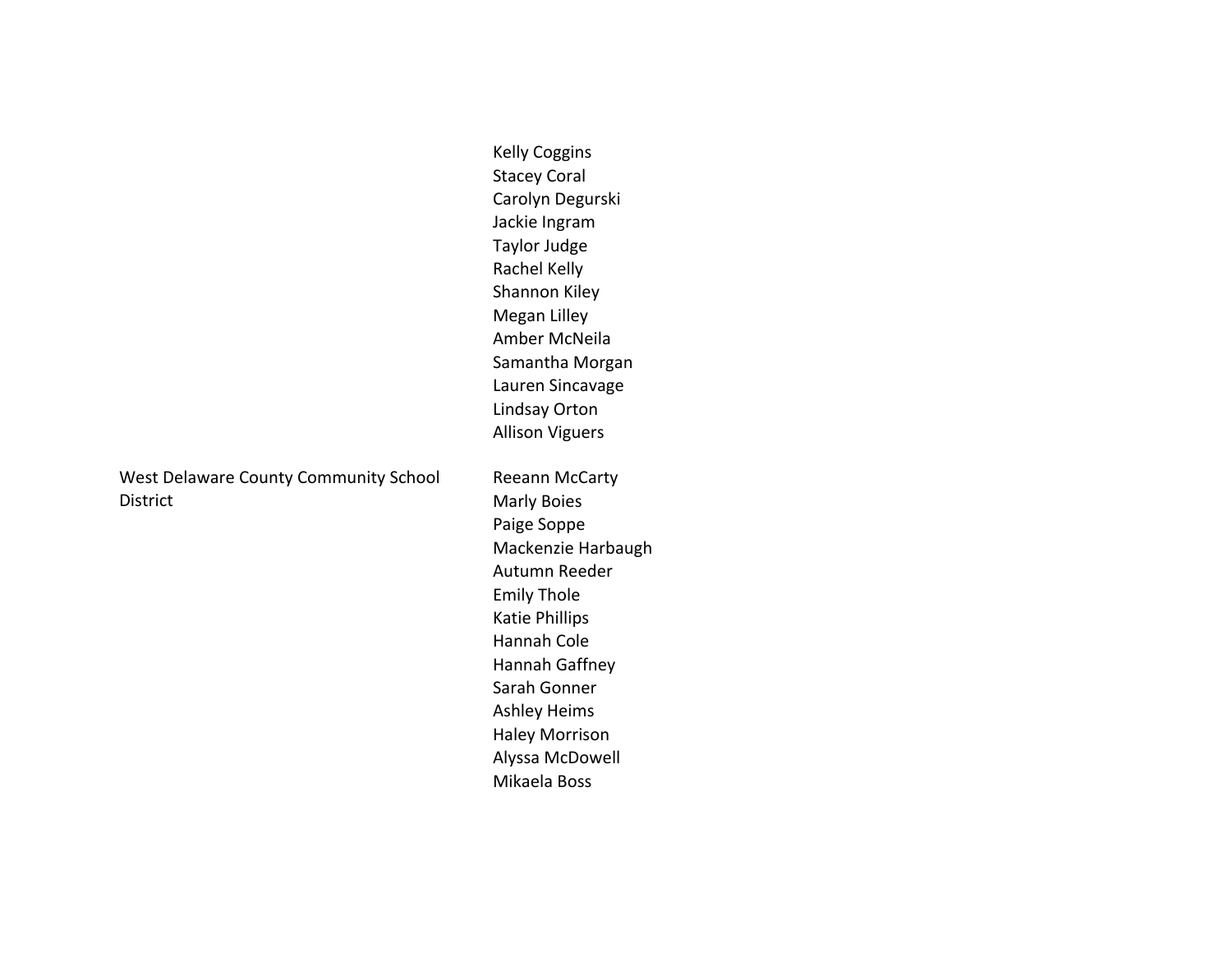Westford Academy **Allie Brody** 

Westview High School **Lauren** Guerra

Bridget Hoffman Leah Bishop Kristen Wegmann Carlee Ketchum

West Monroe High School Mollie Sims Taylor Foster Sarah Arnold Haley Hayden Shelby Jordan Rebekah Wales Kayla Fontenot Erin Gentry **Mallory Moore** Sidney Winters

> Rachel Desrochers Deanne Johnston Steohanie LaFlamme Oliva Peterson Christine Raymond Danielle Victory

Mikaela Reed Kylie Andrus Ciera Esquivel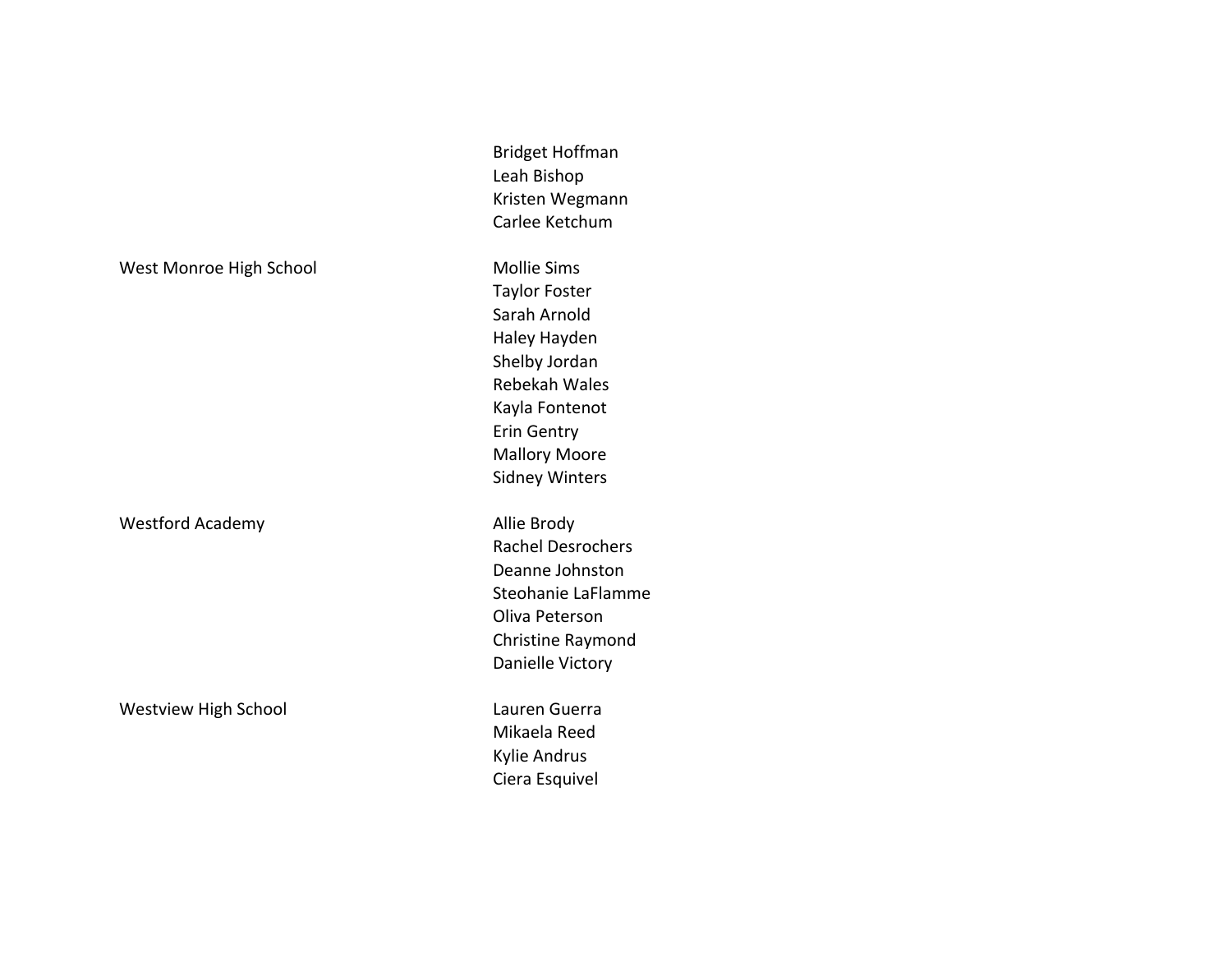Annalisha Cordova Jasmine Buirse Analicia Vega Chelsie Goddard Danielle Davis Lindsey Simmons

Danielle Sienko Jessica Drossner Rachael Garnick Marissa Samuels Kayla Quinn

Haley Psadeas Fallon Golden Cailyn Costa Olivia Estes

Brenda Jongsma Reigann Barnhart Kim Jongsma **Brittney Holt** Madison Gillean Victoria Jones Kasey Coffman

William Penn Charter School **Emily Kurtz** 

Windham High School **Lindsay Hillyer** 

Winnsboro High School **April Fry** April Fry